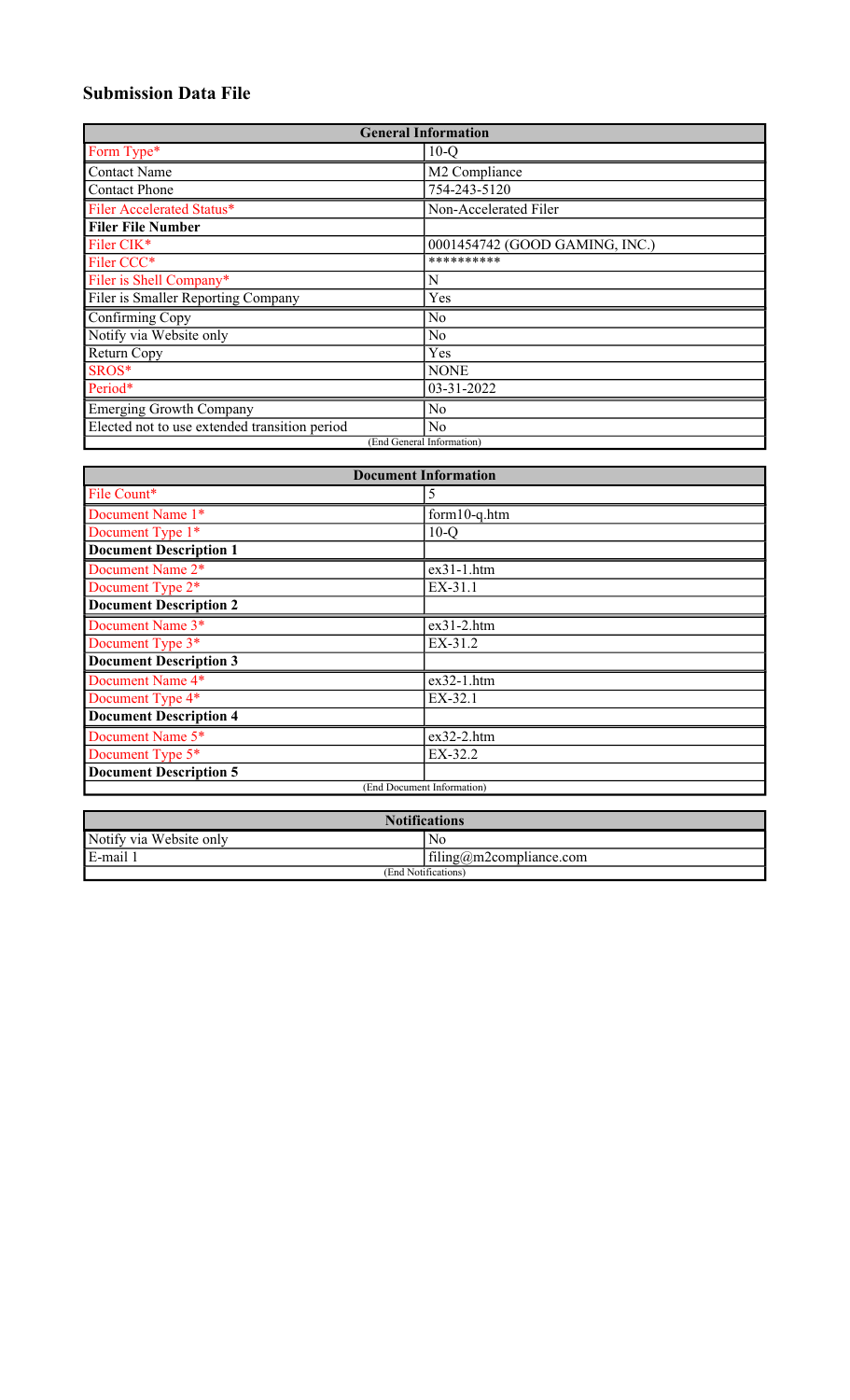# **UNITED STATES SECURITIES AND EXCHANGE COMMISSION**

**Washington, D. C. 20549**

## **Form 10-Q**

☒ QUARTERLY REPORT UNDER TO SECTION 13 OR 15(d) OF THE SECURITIES EXCHANGE ACT OF 1934

For the quarterly period ended March 31, 2022

or

☐ TRANSITION REPORT PURSUANT TO SECTION 13 OR 15(d) OF THE SECURITIES EXCHANGE ACT OF 1934

For the transition period from \_\_\_\_\_\_\_ to \_

Commission File Number: 000-53949

## **Good Gaming, Inc.**

(Exact name of registrant as specified in its charter)

Nevada 46-3917807 (State or other jurisdiction of incorporation)

(IRS Employer Identification Number)

415 McFarlan Road, Suite 108 Kennett Square, PA 19348 (Address of principal executive offices and Zip Code)

(888) 295-7279

Registrant's telephone number, including area code

(Former name, former address and former fiscal year, if changed since last report)

Indicate by check mark whether the issuer (1) has filed all reports required to be filed by Section 13 or 15(d) of the Exchange Act during the preceding 12 months (or for such shorter period that the registrant was required to file such reports), and (2) has been subject to such filing requirements for the last 90 days. YES ⊠ NO  $□$ 

Indicate by check mark whether the registrant has submitted electronically and posted on its corporate Web site, if any, every Interactive Data File required to be submitted and posted pursuant to Rule 405 of Regulation S-T (SS 232.405 of this chapter) during the preceding 12 months (or for such shorter period that the registrant was required to submit and post such files). YES ⊠ NO □

Indicate by check mark whether the registrant is a large accelerated filer, an accelerated filer, a non-accelerated filer, or a smaller reporting company. See the definitions of "large accelerated filer," "accelerated filer" and "smaller reporting company" in Rule 12b-2 of the Exchange Act. (Check one):

| Large Accelerated Filer                     | $\Box$ Accelerated Filer              |   |
|---------------------------------------------|---------------------------------------|---|
| Non-accelerated Filer                       | $\boxtimes$ Smaller Reporting Company | 冈 |
| (Do not check if smaller reporting company) | <b>Emerging Growth Company</b>        |   |

If an emerging growth company, indicate by check mark if the registrant has elected not to use the extended transition period for complying with any new or revised financial accounting standards provided pursuant to Section 13(a) of the Exchange Act.  $\Box$ 

Indicate by check mark whether the registrant is a shell company (as defined in Rule 12b-2 of the Exchange Act). YES □ NO ⊠

Securities registered pursuant to Section 12(b) of the Act:

| class<br>itle of each | $\sim$<br>l radıng<br>: Symbol(s | f each exchange on which registered<br>Name of |
|-----------------------|----------------------------------|------------------------------------------------|
| None                  | None                             | None                                           |
|                       |                                  |                                                |

Indicate the number of shares outstanding of each of the issuer's classes of common stock as of the latest practicable date. As of April 30, 2022, there were 103,526,044 issued and outstanding shares of common stock of the registrant, par value \$0.001.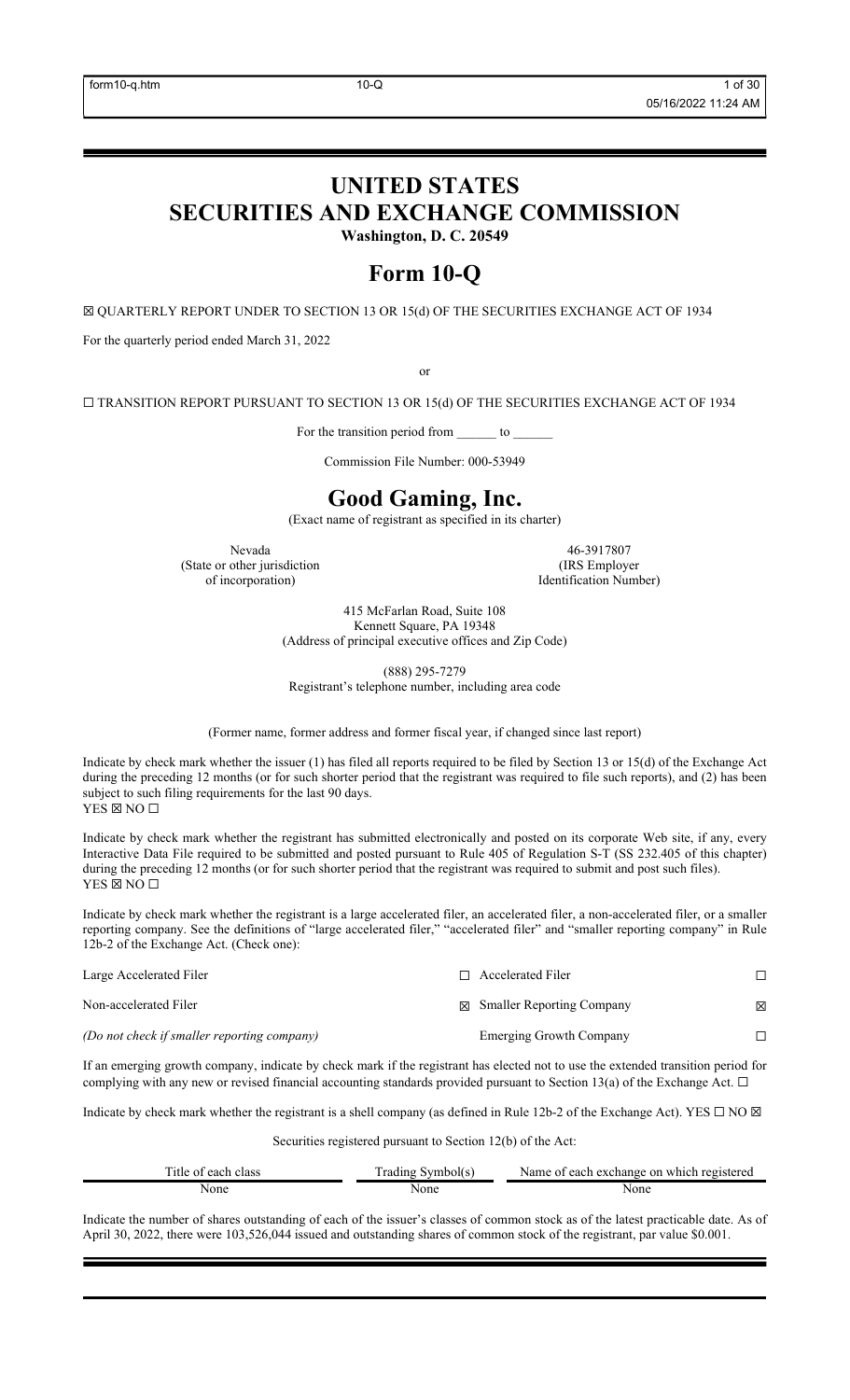## TABLE OF CONTENTS

|         |                                                                                       | Page  |
|---------|---------------------------------------------------------------------------------------|-------|
|         | Part I FINANCIAL INFORMATION                                                          |       |
|         |                                                                                       |       |
| Item 1  | <b>Financial Statements</b>                                                           | $F-1$ |
| Item 2  | Management's Discussion and Analysis of Financial Condition and Results of Operations | 16    |
| Item 3  | <b>Quantitative and Qualitative Disclosures About Market Risk</b>                     | 25    |
| Item 4  | <b>Controls and Procedures</b>                                                        | 25    |
|         |                                                                                       |       |
|         | Part II OTHER INFORMATION                                                             |       |
|         |                                                                                       |       |
| Item 1  | <b>Legal Proceedings</b>                                                              | 25    |
| Item 1A | <b>Risk Factors</b>                                                                   | 25    |
| Item 2  | Unregistered Sales of Equity Securities and Use of Proceeds                           | 26    |
| Item 3  | <b>Defaults Upon Senior Securities</b>                                                | 26    |
| Item 4  | <b>Mine Safety Disclosures</b>                                                        | 26    |
| Item 5  | <b>Other Information</b>                                                              | 26    |
| Item 6  | <b>Exhibits</b>                                                                       | 26    |
|         | Signatures                                                                            | 27    |
|         |                                                                                       |       |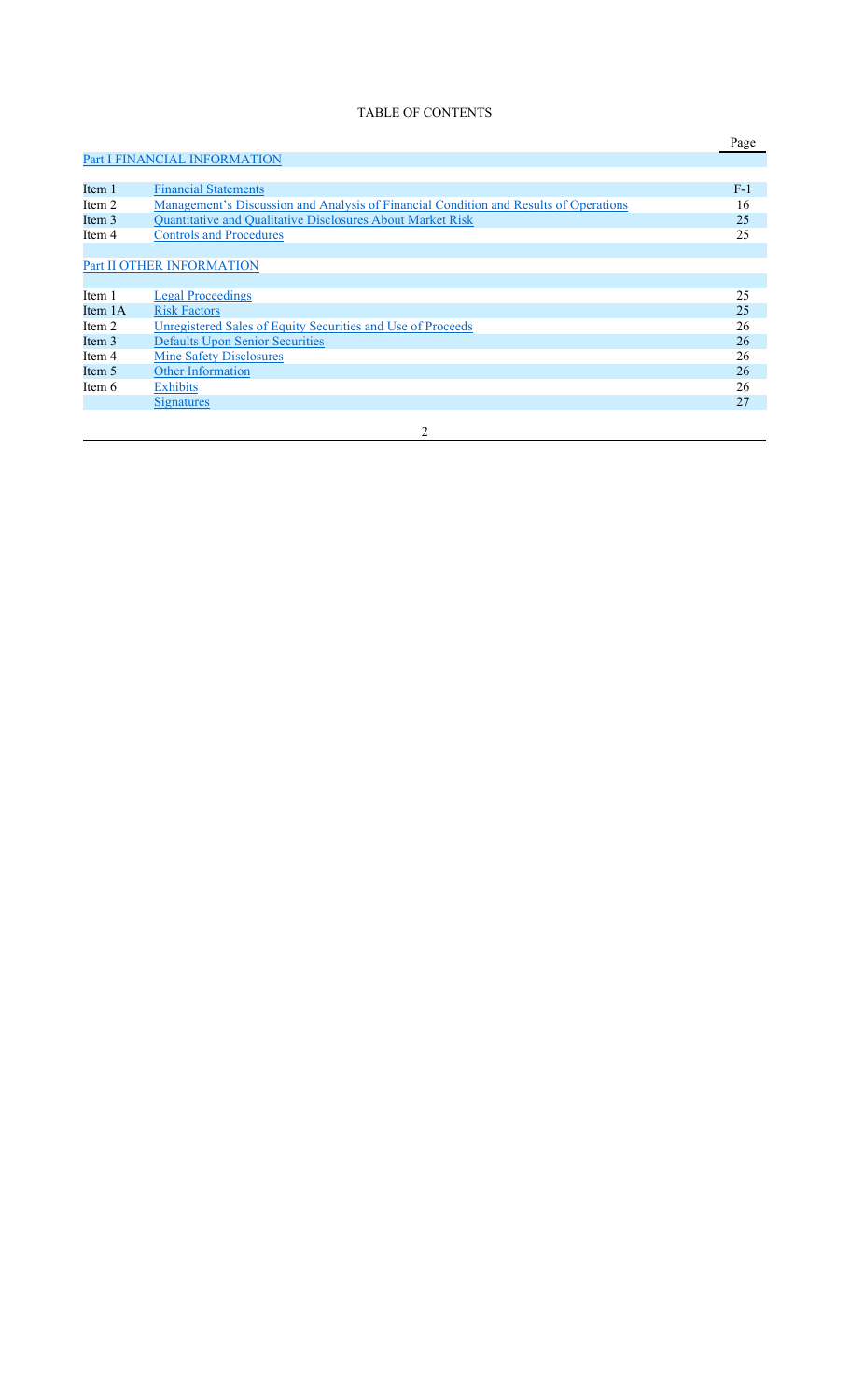#### **FORWARD LOOKING STATEMENTS**

This Quarterly Report on Form 10-Q contains "forward-looking statements," within the meaning of the Private Securities Litigation Reform Act of 1995, all of which are subject to risks and uncertainties. Forward-looking statements can be identified by the use of words such as "expects," "plans," "will," "forecasts," "projects," "intends," "estimates," and other words of similar meaning. One can identify them by the fact that they do not relate strictly to historical or current facts. These statements are likely to address our growth strategy, financial results and product and development programs. One must carefully consider any such statement and should understand that many factors could cause actual results to differ from our forward looking statements. These factors may include inaccurate assumptions and a broad variety of other risks and uncertainties, including some that are known and some that are not. No forward looking statement can be guaranteed and actual future results may vary materially.

These risks and uncertainties, many of which are beyond our control, include, and are not limited to:

- our growth strategies;
- our anticipated future operations and profitability;
- our future financing capabilities and anticipated need for working capital;
- the anticipated trends in our industry;
- acquisitions of other companies or assets that we might undertake in the future; and
- current and future competition.

In addition, factors that could cause or contribute to such differences include, but are not limited to, those discussed in this Quarterly Report on Form 10-Q, and in particular, the risks discussed under the caption "Management's Discussion and Analysis of Financial Condition and Results of Operations," as well as those discussed in other documents we file with the SEC. We undertake no obligation to revise or publicly release the results of any revision to these forward-looking statements, except as required by law. Given these risks and uncertainties, readers are cautioned not to place undue reliance on such forward-looking statements.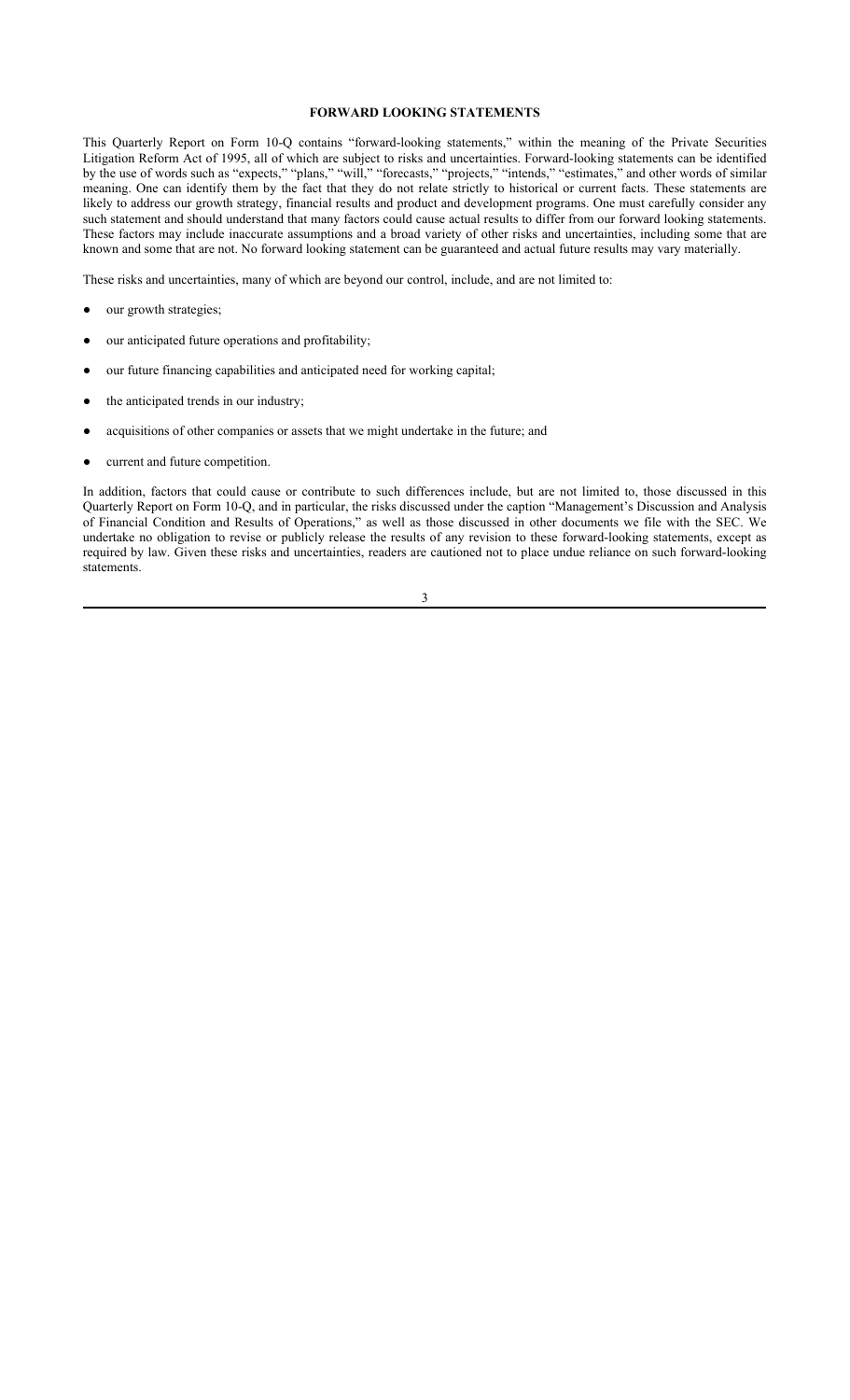## **PART 1**

## **Item 1. Financial Statements**

**Good Gaming, Inc. Consolidated Balance Sheets (Expressed in U.S. Dollars) (Unaudited)**

|                                                                               |              | March 31, 2022 | December 31, 2021 |              |  |
|-------------------------------------------------------------------------------|--------------|----------------|-------------------|--------------|--|
| <b>ASSETS</b>                                                                 |              |                |                   |              |  |
| <b>Current Assets</b>                                                         |              |                |                   |              |  |
| Cash and Cash Equivalents                                                     | $\sqrt{\ }$  | 1,916,915      | \$                | 2,407,966    |  |
| Prepaid expenses                                                              |              | 26,799         |                   | 9,333        |  |
| <b>Total Current Assets</b>                                                   |              | 1,943,715      |                   | 2,417,300    |  |
|                                                                               |              |                |                   |              |  |
| <b>Digital Assets</b>                                                         |              | 279,605        |                   | 304,427      |  |
| Property and Equipment, Net                                                   |              | 4,641          |                   | 5,669        |  |
| Gaming Software, Net                                                          |              |                |                   |              |  |
| <b>TOTAL ASSETS</b>                                                           | \$           | 2,227,961      | \$                | 2,727,396    |  |
| <b>LIABILITIES &amp; STOCKHOLDERS' DEFICIT</b>                                |              |                |                   |              |  |
| <b>Current Liabilities</b>                                                    |              |                |                   |              |  |
| Accounts Payable and Accrued Expenses                                         | $\mathbb{S}$ | 273,314        | \$                | 299,016      |  |
| Derivative Liability                                                          |              |                |                   |              |  |
| Notes Payable                                                                 |              |                |                   | 6,628        |  |
| Convertible Debentures, current                                               |              |                |                   |              |  |
| Notes Payable Related Party- ViaOne Services                                  |              |                |                   |              |  |
| <b>Total Current Liabilities</b>                                              |              | 273,314        |                   | 305,644      |  |
|                                                                               |              |                |                   |              |  |
| <b>Total Liabilities</b>                                                      |              | 273,314        |                   | 305,644      |  |
|                                                                               |              |                |                   |              |  |
| Stockholders' Deficit                                                         |              |                |                   |              |  |
| Class A Preferred Stock                                                       |              |                |                   |              |  |
| Authorized: 2,000,000 Preferred Shares, With a Par Value of \$0.001 Per       |              |                |                   |              |  |
| Share Issued and Outstanding: 7,500 Shares                                    |              | 8              |                   | 8            |  |
| Class B Preferred Stock                                                       |              |                |                   |              |  |
| Authorized: 249,999 Preferred Shares, With a Par Value of \$0.001 Per         |              | 20             |                   | 20           |  |
| Share Issued and Outstanding: 20,296 Shares<br><b>Class C Preferred Stock</b> |              |                |                   |              |  |
| Authorized: 1 Preferred Shares, With a Par Value of \$0.001 Per Share         |              |                |                   |              |  |
| Issued and Outstanding: 1 Share                                               |              | 1              |                   | $\mathbf{1}$ |  |
| Class D Preferred Stock                                                       |              |                |                   |              |  |
| Authorized: Authorized: 350 Preferred Shares, With a Par Value of             |              |                |                   |              |  |
| \$0.001 Per Share Issued and Outstanding: 0 Shares                            |              |                |                   |              |  |
| <b>Class E Preferred Stock</b>                                                |              |                |                   |              |  |
| Authorized: Authorized: 2,750,000 Preferred Shares, With a Par Value          |              |                |                   |              |  |
| of \$0.001 Per Share Issued and Outstanding: 57,663                           |              | 58             |                   | 58           |  |
| <b>Common Stock</b>                                                           |              |                |                   |              |  |
| Authorized: 200,000,000 Common Shares, With a Par Value of \$0.001            |              |                |                   |              |  |
| Per Share Issued and Outstanding: 103,526,044                                 |              | 103,526        |                   | 103,526      |  |
| Warrant                                                                       |              | 333            |                   | 333          |  |
| Additional Paid-In Capital                                                    |              | 9,956,765      |                   | 9,956,765    |  |
| <b>Accumulated Deficit</b>                                                    |              | (8,106,064)    |                   | (7,638,959)  |  |
| Total Stockholders' Deficit                                                   |              | 1,954,647      |                   | 2,421,752    |  |
| TOTAL LIABILITIES & STOCKHOLDER'S DEFICIT                                     | \$           | 2,227,961      | $\mathbb{S}$      | 2,727,396    |  |
|                                                                               |              |                |                   |              |  |

The accompanying notes are an integral part of these consolidated financial statements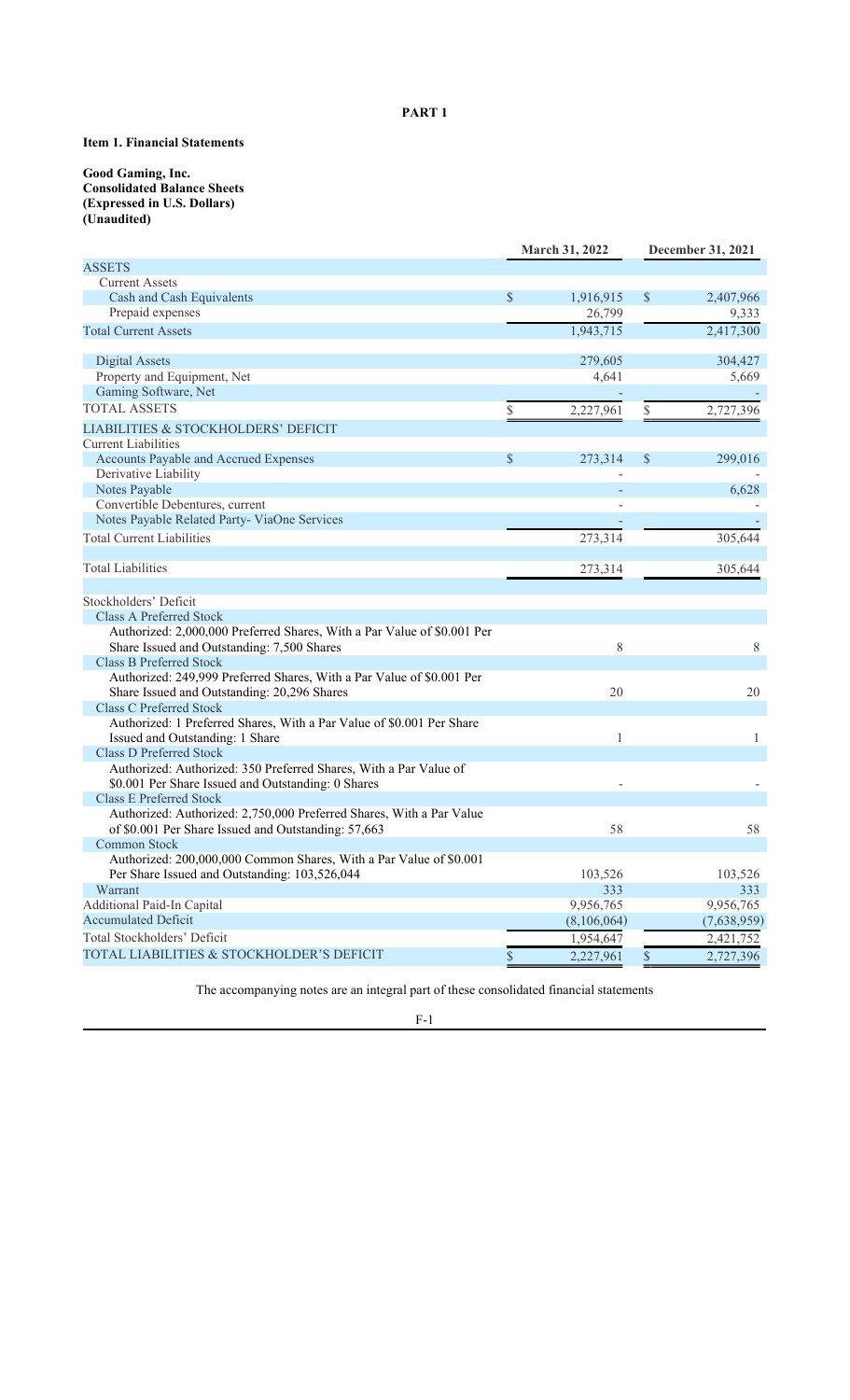#### **Good Gaming, Inc Consolidated Statement of Operations (Expressed in U.S Dollars) (Unaudited)**

|                                                             |    | For the Quarter ended<br>March 31 |         |            |
|-------------------------------------------------------------|----|-----------------------------------|---------|------------|
|                                                             |    | 2022                              |         | 2021       |
| Revenues                                                    | \$ | 1,266                             | $\sqrt$ | 6,692      |
| Cost of Revenues                                            |    | 6,992                             |         | 3,917      |
| <b>Gross Profit</b>                                         |    | (5, 727)                          |         | 2,775      |
| <b>Operating Expenses</b>                                   |    |                                   |         |            |
| General & Administrative                                    |    | 182,258                           |         | 9,616      |
| <b>Contract Labor</b>                                       |    | 45,800                            |         | 4,500      |
| Depreciation and Amortization Expense                       |    | 1,028                             |         | 540        |
| Professional Fees                                           |    | 242,956                           |         | 86,717     |
| <b>Total Operating Expenses</b>                             |    | 472,042                           |         | 101,372    |
| <b>Operating Loss</b>                                       |    | (477,769)                         |         | (98, 597)  |
| Other Income (Expense)                                      |    |                                   |         |            |
| Gain on Digital Assets                                      |    | 12,090                            |         |            |
| <b>Impairment Cost</b>                                      |    | (1, 426)                          |         |            |
| Loss on Stock Conversion                                    |    |                                   |         |            |
| Gain on Debt Settlement                                     |    |                                   |         |            |
| Loss on disposal of fixed assets                            |    |                                   |         |            |
| Interest Income                                             |    |                                   |         |            |
| <b>Interest Expense</b>                                     |    |                                   |         | (7, 932)   |
| Gain (Loss) on Change in Fair Value of Derivative Liability |    |                                   |         | 237,696    |
| Total Other Income (Loss)                                   |    | 10,664                            |         | 229,764    |
| Net Income (Loss)                                           | S  | (467, 105)                        | \$      | 131,167    |
| Net Income (Loss) Per Share, Basic and Diluted              | \$ |                                   | \$      |            |
| Weighted Average Shares Outstanding                         |    | 103,526,044                       |         | 68,974,031 |

The accompanying notes are an integral part of these consolidated financial statements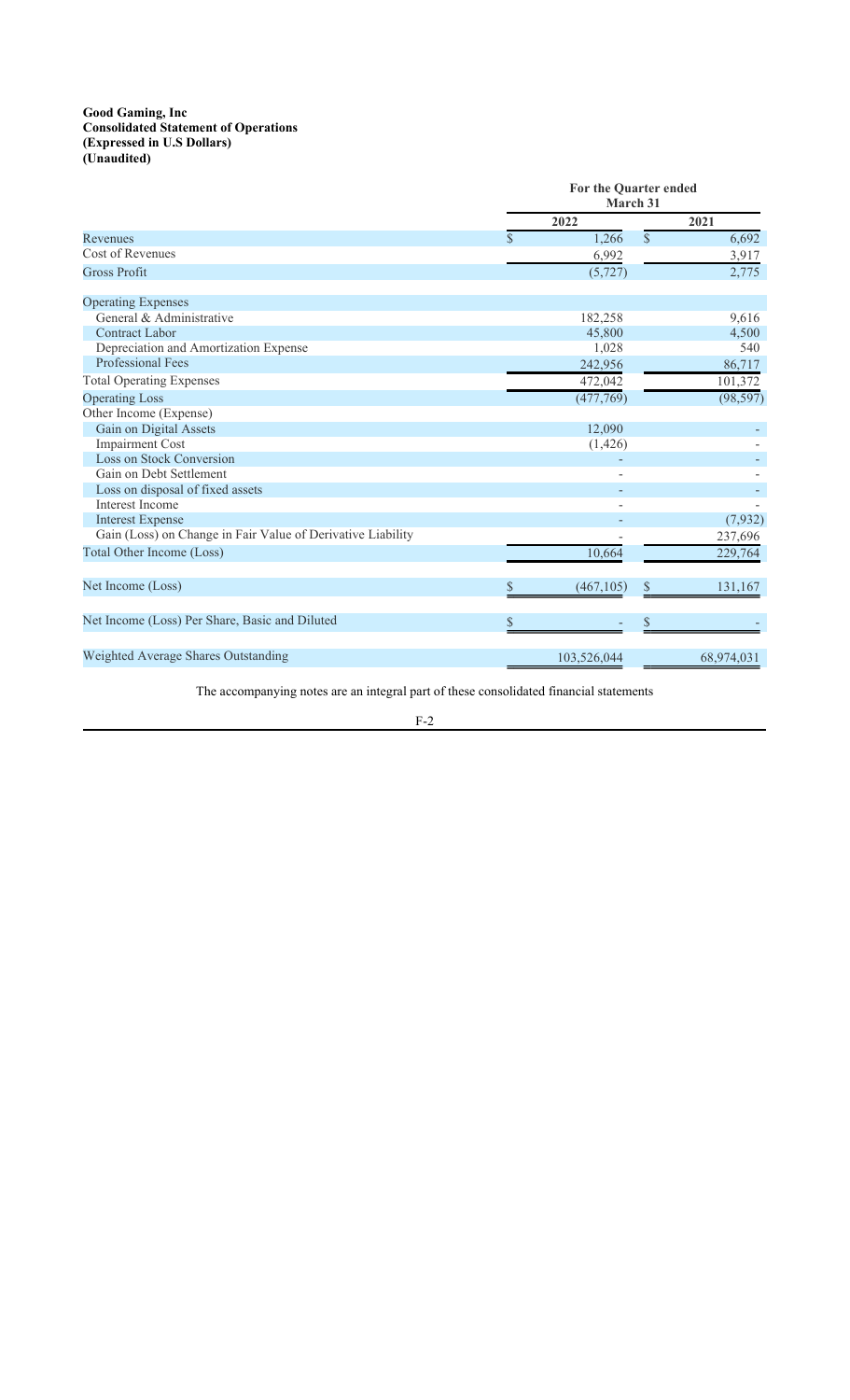**Good Gaming, Inc Consolidated Statements of Cash Flows (Expressed in U.S Dollars) (Unaudited)**

|                                                     | For the Quarter Ended March 31, |            |      |            |  |  |  |
|-----------------------------------------------------|---------------------------------|------------|------|------------|--|--|--|
|                                                     |                                 | 2022       | 2021 |            |  |  |  |
| <b>Operating Activities</b>                         |                                 |            |      |            |  |  |  |
|                                                     |                                 |            |      |            |  |  |  |
| Net Income (Loss)                                   | \$                              | (467, 105) | -S   | 131,167    |  |  |  |
|                                                     |                                 |            |      |            |  |  |  |
| Adjustment To Reconcile Net Loss to                 |                                 |            |      |            |  |  |  |
| Net Cash Used In Operating Activities               |                                 |            |      |            |  |  |  |
| Digital Assets<br>Depreciation and Amortization     |                                 | 1,028      |      | 540        |  |  |  |
| Loss on disposal of fixed assets                    |                                 |            |      |            |  |  |  |
| Change In Fair Value Of Derivative Liability        |                                 |            |      | (237, 696) |  |  |  |
| Stock based compensation                            |                                 |            |      |            |  |  |  |
| Gain on debt settlement                             |                                 |            |      |            |  |  |  |
| Gain on Digital Assets                              |                                 | (12,090)   |      |            |  |  |  |
| <b>Impairment Cost</b>                              |                                 | 1,426      |      |            |  |  |  |
| Changes in operating assets and liabilities         |                                 |            |      |            |  |  |  |
| Prepaid expenses                                    |                                 | (17, 466)  |      | 8,125      |  |  |  |
| <b>Accounts Payable</b>                             |                                 | (25,703)   |      | 7,939      |  |  |  |
|                                                     |                                 |            |      |            |  |  |  |
|                                                     |                                 |            |      |            |  |  |  |
| Net Cash Provided By (Used in) Operating Activities |                                 | (519,910)  |      | (89, 926)  |  |  |  |
|                                                     |                                 |            |      |            |  |  |  |
| <b>Investing Activities</b>                         |                                 |            |      |            |  |  |  |
|                                                     |                                 |            |      |            |  |  |  |
| Purchase of Digital Assets                          |                                 | (1,236)    |      |            |  |  |  |
| <b>Selling Digital Assets</b>                       |                                 | 34,767     |      |            |  |  |  |
| <b>Reclass Digital Assets</b>                       |                                 | 1,955      |      |            |  |  |  |
| Selling Property and Equipment                      |                                 |            |      |            |  |  |  |
| Purchase of Property and Equipment                  |                                 |            |      |            |  |  |  |
|                                                     |                                 |            |      |            |  |  |  |
| Net Cash Provided By (Used in) Investing Activities |                                 | 35,486     |      |            |  |  |  |
|                                                     |                                 |            |      |            |  |  |  |
| <b>Financing Activities</b>                         |                                 |            |      |            |  |  |  |
| Repayments of Preferred Stock Series D              |                                 |            |      |            |  |  |  |
| Proceeds From Sale Of Preferred Stock CL D          |                                 |            |      |            |  |  |  |
| Payment on Note Interest                            |                                 | (6,628)    |      |            |  |  |  |
| Due To ViaOne Services                              |                                 |            |      | 89,242     |  |  |  |
|                                                     |                                 |            |      |            |  |  |  |
| Net Cash Provided By (Used In) Financing Activities |                                 | (6,628)    |      | 89,242     |  |  |  |
|                                                     |                                 |            |      |            |  |  |  |
| Change in Cash and Cash Equivalents                 |                                 | (491, 052) |      | (684)      |  |  |  |
|                                                     |                                 |            |      |            |  |  |  |
| Cash and Cash Equivalents, Beginning Of Period      |                                 | 2,407,966  |      | 2,305      |  |  |  |
|                                                     |                                 |            |      |            |  |  |  |
| Cash and Cash Equivalents, End Of Period            | \$                              | 1,916,915  | \$   | 1,621      |  |  |  |
|                                                     |                                 |            |      |            |  |  |  |
| Supplemental disclosure of cash flow information    |                                 |            |      |            |  |  |  |
| Cash paid for interest                              | \$                              |            | \$   |            |  |  |  |
| Cash paid for taxes                                 | \$                              |            | \$   |            |  |  |  |
|                                                     |                                 |            |      |            |  |  |  |
| Non-Cash Investing And Financing Activities         |                                 |            |      |            |  |  |  |
| Unpaid Property and Equipment Acquired              | \$                              |            | \$   |            |  |  |  |
| Common Shares Issued for Conversion Of Debt         | \$                              |            | \$   |            |  |  |  |
| Shares Issued For Acquisition Of Software           | \$                              |            | \$   |            |  |  |  |

The accompanying notes are an integral part of these consolidated financial statements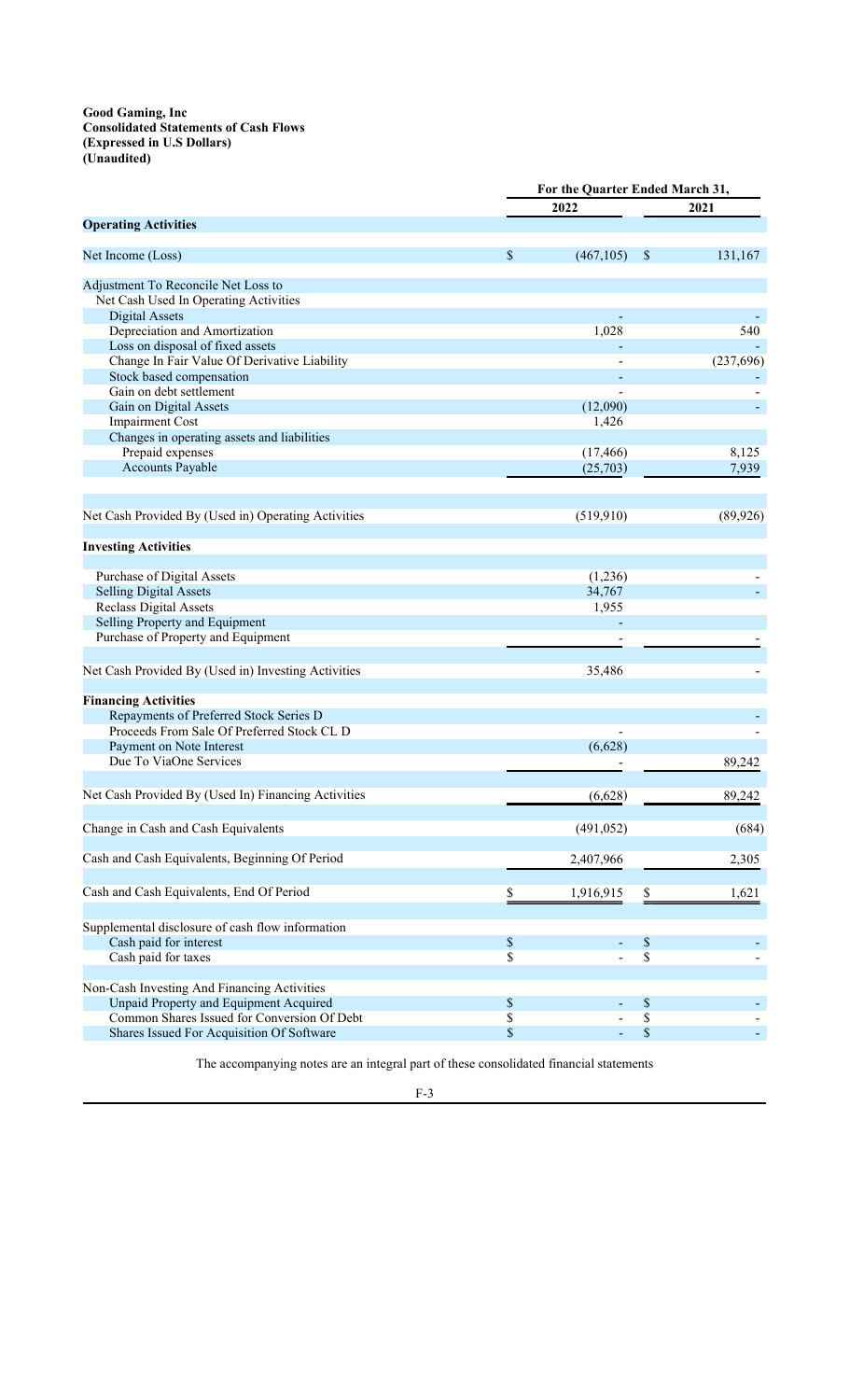#### Good Gaming, Inc. Statements of Stockholders' Equity (Deficit) (Expressed in U. S. Dollars)

|                                                         | Preferred Stock |         |             |                                                         |         |    |  |         | Common Stock          |        | Additional |                                                                  |                             |  |
|---------------------------------------------------------|-----------------|---------|-------------|---------------------------------------------------------|---------|----|--|---------|-----------------------|--------|------------|------------------------------------------------------------------|-----------------------------|--|
|                                                         |                 | Class A |             | Class B                                                 | Class C |    |  | Class D |                       |        | Paid-in    | Accumulated                                                      |                             |  |
|                                                         |                 |         |             | Shares Amount Shares Amount Shares Amount Shares Amount |         |    |  |         | <b>Shares</b>         | Amount | Capital    | Deficit                                                          | Total                       |  |
| Balance, December 31,<br>2020                           | 7.500 \$        |         | 8 68,997 \$ | -69                                                     |         | 1S |  | $-$ S   |                       |        |            | $-167,841,031$ \$65,374 \$4,282,629 \$ (7,977,367) \$(3,629,286) |                             |  |
| Conversion of preferred<br>shares B to common<br>shares |                 |         |             | (18)                                                    |         |    |  |         | 3,600,000 \$ 3,600 \$ |        | (3,582)    |                                                                  |                             |  |
| Net Gain                                                |                 |         |             |                                                         |         |    |  |         |                       |        |            | 131,167                                                          | 131,167                     |  |
| Balance, March 31, 2021                                 | 7,500           |         | 8 68,997    | 51                                                      |         |    |  |         | $-171.441.031$        | 68,974 | 4.279,047  |                                                                  | $(7,846,199)$ $(3,498,118)$ |  |

The accompanying notes are an integral part of these financial statements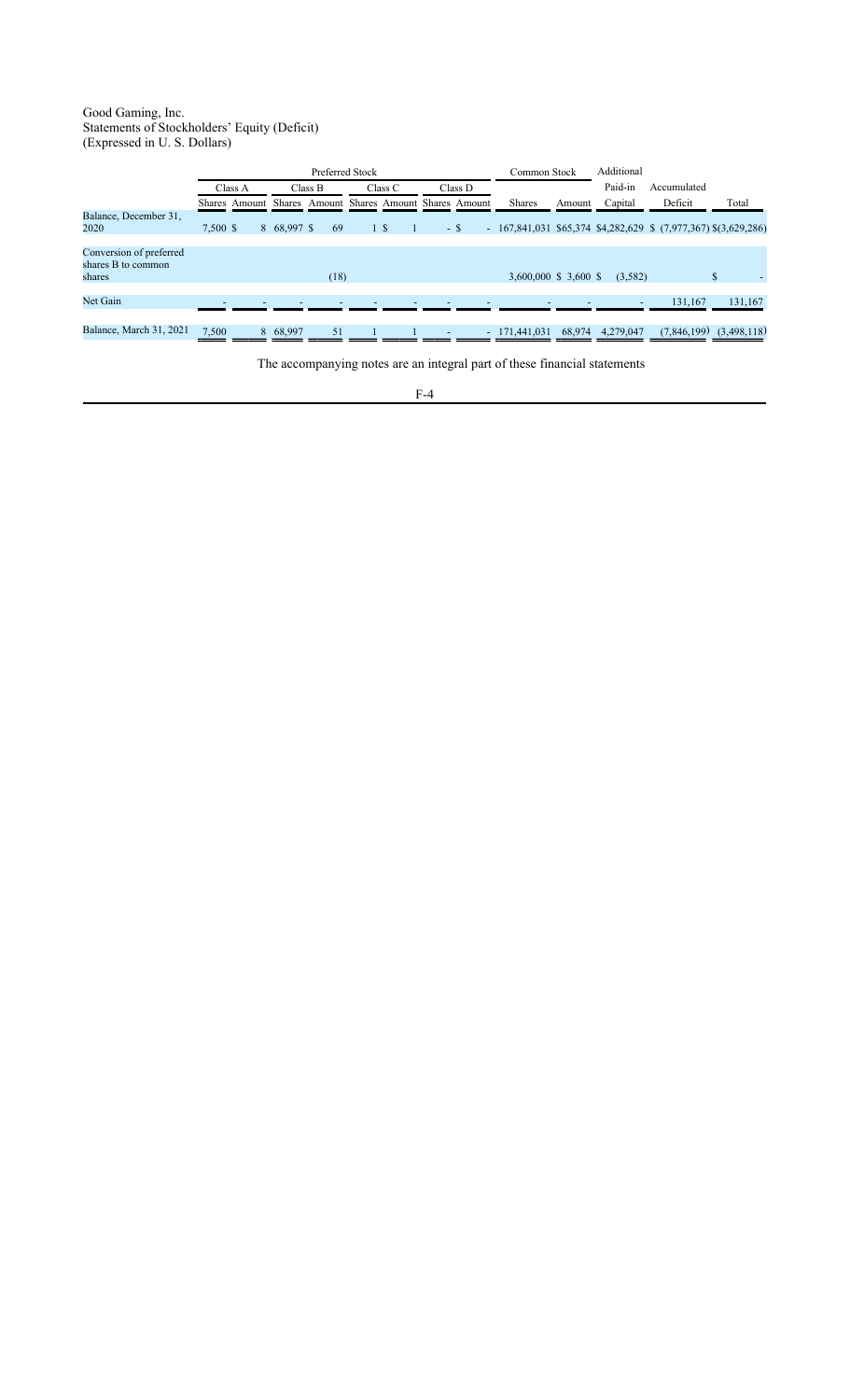#### Good Gaming, Inc. Statements of Stockholders' Equity (Deficit) (Expressed in U. S. Dollars)

|                                    | Preferred Stock          |         |          |         |  |         |   |         | Common Stock |                                                                       | Warrants                      |        | Additional |        |               |                         |           |
|------------------------------------|--------------------------|---------|----------|---------|--|---------|---|---------|--------------|-----------------------------------------------------------------------|-------------------------------|--------|------------|--------|---------------|-------------------------|-----------|
|                                    |                          | Class A |          | Class B |  | Class C |   | Class D |              | Class E                                                               |                               |        |            |        | Paid-in       | Accumulated             |           |
|                                    |                          |         |          |         |  |         |   |         |              | Shares Amount Shares Amount Shares Amount Shares Amount Shares Amount | Shares                        | Amount | Shares     | Amount | Capital       | Deficit                 | Total     |
| Balance,<br>December 31,<br>2021   | 7,500                    |         | 8 20,296 | 20      |  |         | ٠ |         | $-57,663$    | 58                                                                    | 103,526,044 103,526 3,333,333 |        |            | 333    | 9,956,765     | $(7,638,959)$ 2,421,752 |           |
| <b>Stock Based</b><br>Compensation | $\overline{\phantom{a}}$ |         |          |         |  |         |   |         |              |                                                                       |                               |        |            |        |               |                         |           |
| Net income<br>(Loss)               |                          |         |          |         |  |         |   |         |              |                                                                       |                               |        |            |        |               | (467, 105)              | (467,105) |
| Balance,<br>March 31,<br>2022      | 7,500                    |         | 8 20,296 | 20      |  |         |   |         | $-57,663$    | 58                                                                    | 103,526,044 103,526 3,333,333 |        |            |        | 333 9,956,765 | $(8,106,064)$ 1,954,647 |           |

The accompanying notes are an integral part of these financial statements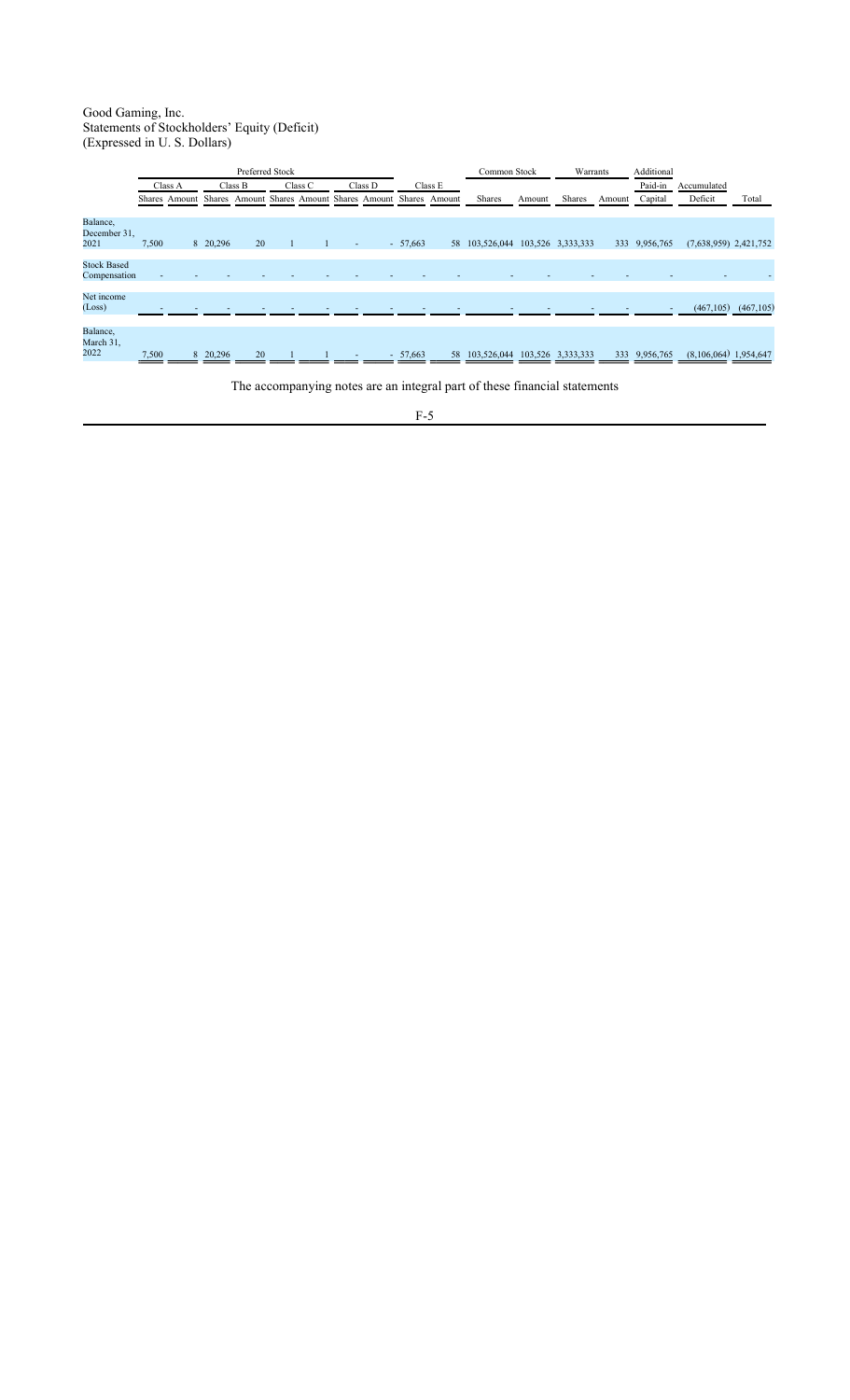#### Good Gaming, Inc. Notes to the Consolidated Financial Statements (expressed in U.S. dollars) (Unaudited)

#### **1. Nature of Operations and Continuance of Business**

Good Gaming, Inc. (Formerly HDS International Corp.) (the "Company") was incorporated on November 3, 2008 under the laws of the State of Nevada. The Company is a leading tournament gaming platform and online destination targeting over 250 million e-sports players and participants worldwide that want to compete at the high school or college level. A substantial portion of the Company's activities has involved developing a business plan and establishing contacts and visibility in the marketplace and the Company has not generated any substantial revenue to date. Beginning in 2018, the Company began deriving revenue by providing transaction verification services within the digital currency networks of cryptocurrencies. However, on December 12, 2018, the Company discontinued such transaction verification services by dissolving Crypto Strategies Group, Inc., its whollyowned subsidiary. In 2021, the Company formulated a new plan to create a new game called "MicroBuddies™" that combines Ethereum ERC721 NFTs (Non-fungible tokens), non-standard ERC20 tokens (GOO™), and strategic gameplay to replicate and create unique and rare NFTs. The game is played online via the MicroBuddies website and blockchain transactions take place on the Polygon Network. The game was launched after beta testing in December of 2021.

#### Going Concern

These financial statements have been prepared on a going concern basis, which implies that the Company will continue to realize its assets and discharge its liabilities in the normal course of business. The Company has generated minimal revenues to date and has never paid any dividends and is unlikely to pay dividends or generate significant earnings in the immediate or foreseeable future. As of March 31, 2022, the Company had a working capital of \$1,670,401, which reduces the accumulated deficit to \$8,106,064. The continuation of the Company as a going concern is dependent upon the continued financial support from its shareholders, the ability to raise equity or debt financing, and the attainment of profitable operations from the Company's future business. These factors raise substantial doubt regarding the Company's ability to continue as a going concern for a period of one year from the issuance of these financial statements. These financial statements do not include any adjustments to the recoverability and classification of recorded asset amounts and classification of liabilities that might be necessary should the Company be unable to continue as a going concern.

#### **2. Summary of Significant Accounting Policies**

#### **Basis of Presentation**

The accompanying unaudited consolidated financial statements have been prepared in accordance with U.S. generally accepted accounting principles for interim financial information and with the instructions to Form 10-Q and Article 10 of Regulation S-X. Accordingly, they do not include all of the information and footnotes required by U.S. generally accepted accounting principles for complete consolidated financial statements. In the opinion of management, all adjustments (consisting of normal recurring accruals) considered necessary for a fair presentation have been included.

#### **Use of Estimates**

The preparation of financial statements in conformity with generally accepted accounting principles in the United States requires management to make estimates and assumptions that affect the reported amounts of assets and liabilities and disclosure of contingent assets and liabilities at the date of the financial statements and the reported amounts of revenues and expenses during the reporting period. The Company regularly evaluates estimates and assumptions related to the fair values of convertible debentures, derivative liability, stock-based compensation, and deferred income tax asset valuation allowances. The Company bases its estimates and assumptions on current facts, historical experience and various other factors that it believes to be reasonable under the circumstances, the results of which form the basis for making judgments about the carrying values of assets and liabilities and the accrual of costs and expenses that are not readily apparent from other sources. The actual results experienced by the Company may differ materially and adversely from the Company's estimates. To the extent there are material differences between the estimates and the actual results, future results of operations will be affected.

Certain reclassifications have been made to prior-year amounts to conform to the current period presentation.

#### **Cash Equivalents**

The Company considers all highly liquid instruments with maturities of three months or less at the time of issuance to be cash equivalents. Amounts receivable from credit card processors are also considered cash equivalents because they are both shortterm and highly liquid in nature.

#### **Intangible Assets**

Intangible assets are carried at the purchased cost less accumulated amortization. Amortization is computed over the estimated useful lives of the respective assets, generally five years.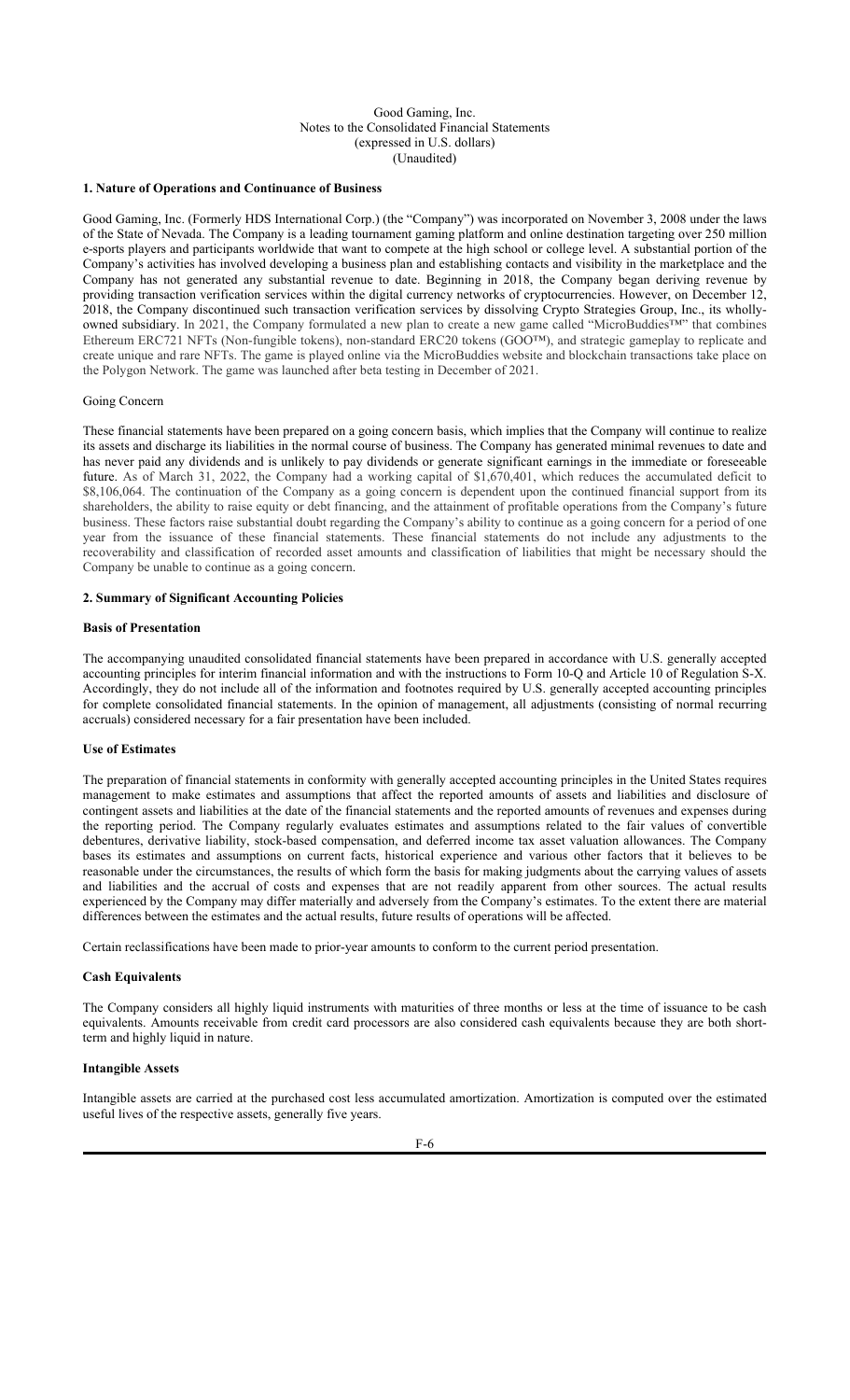#### **Impairment of Long-Lived Assets**

Long-lived assets and certain identifiable intangible assets to be held and used are reviewed for impairment whenever events or changes in circumstances indicate that the carrying amount of such assets may not be recoverable. Determination of recoverability is based on an estimate of undiscounted future cash flows resulting from the use of the asset and its eventual disposition. Measurement of an impairment loss for long-lived assets and certain identifiable intangible assets that management expects to hold and use is based on the fair value of the asset. Long-lived assets and certain identifiable intangible assets to be disposed of are reported at the lower of carrying amount or fair value less costs to sell.

#### **Beneficial Conversion Features**

From time to time, the Company may issue convertible notes that may contain an embedded beneficial conversion feature. A beneficial conversion feature exists on the date a convertible note is issued when the fair value of the underlying common stock to which the note is convertible into is in excess of the remaining unallocated proceeds of the note after first considering the allocation of a portion of the note proceeds to the fair value of the warrants, if related warrants have been granted. The intrinsic value of the beneficial conversion feature is recorded as a debt discount with a corresponding amount to additional paid in capital. The debt discount is amortized to interest expense over the life of the note using the effective interest method.

#### **Derivative Liability**

From time to time, the Company may issue equity instruments that may contain an embedded derivative instrument which may result in a derivative liability. A derivative liability exists on the date the equity instrument is issued when there is a contingent exercise provision. The derivative liability is recorded at its fair value calculated by using an option pricing model. The fair value of the derivative liability is then calculated on each balance sheet date with the corresponding gains and losses recorded in the statement of operations.

#### **Basic and Diluted Net Loss Per Share**

The Company computes net loss per share in accordance with ASC 260, Earnings Per Share, which requires presentation of both basic and diluted earnings per share (EPS) on the face of the income statement. Basic EPS is computed by dividing net loss available to common shareholders (numerator) by the weighted average number of shares outstanding (denominator) during the period. Diluted EPS gives effect to all dilutive potential common shares outstanding during the period using the treasury stock method and convertible preferred stock using the if-converted method. In computing Diluted EPS, the average stock price for the period is used in determining the number of shares assumed to be purchased from the exercise of stock options or warrants. Diluted EPS excludes all dilutive potential shares if their effect is anti-dilutive. At March 31, 2022 and December 31, 2021, the Company had 10,000,000 and 10,000,000 potentially dilutive shares from outstanding convertible debentures, respectively.

#### **Income Taxes**

Potential benefits of income tax losses are not recognized in the accounts until realization is more likely than not. Pursuant to ASC 740, the Company is required to compute tax asset benefits for net operating losses carried forward. The potential benefits of net operating losses have not been recognized in these consolidated financial statements because the Company cannot be assured it is more likely than not it will utilize the net operating losses carried forward in future years. Unrecognized tax positions, if ever recognized in the consolidated financial statements, are recorded in the statement of operations as part of the income tax provision. Our policy is to recognize interest and penalties accrued on uncertain tax positions, if any, as part of the income tax provision. The Company has no liability for uncertain tax positions. Unrecognized tax positions, if ever recognized in the consolidated financial statements, are recorded in the statement of operations as part of the income tax provision. The Company's policy is to recognize interest and penalties accrued on uncertain tax positions, if any, as part of the income tax provision. The Company has no liability for uncertain tax positions.

On March 22, 2017, tax reform legislation known as the Tax Cuts and Jobs Act (the "U.S. Tax Reform Act") was enacted in the United States. The U.S. Tax Reform Act, among other things, reduced the U.S. corporate income tax rate from 35% to 21% beginning in 2018. On March 22, 2017, the SEC staff issued Staff Accounting Bulletin No. 118 ("SAB 118"), which provides guidance on how to account for the effects of the U.S. Tax Reform Act under ASC 740.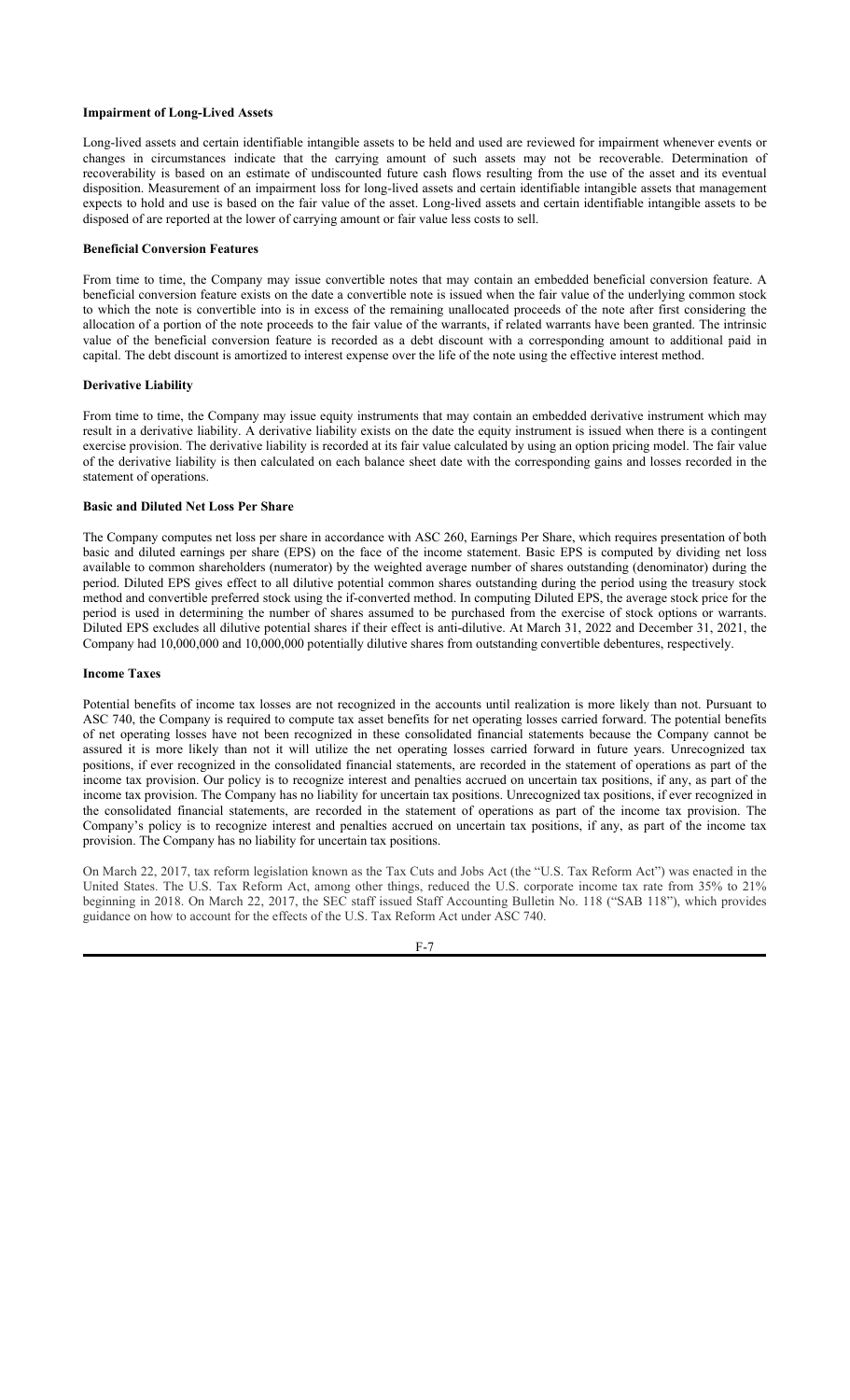#### **Financial Instruments**

ASC 820, "Fair Value Measurements" and ASC 825, Financial Instruments, requires an entity to maximize the use of observable inputs and minimize the use of unobservable inputs when measuring fair value. It establishes a fair value hierarchy based on the level of independent, objective evidence surrounding the inputs used to measure fair value. A financial instrument categorized within the fair value hierarchy is based upon the lowest level of input that is significant to the fair value measurement. It prioritizes the inputs into three levels that may be used to measure fair value:

Level 1

Level 1 applies to assets or liabilities for which there are quoted prices in active markets for identical assets or liabilities.

Level 2

Level 2 applies to assets or liabilities for which there are inputs other than quoted prices that are observable for the asset or liability such as quoted prices for similar assets or liabilities in active markets; quoted prices for identical assets or liabilities in markets with insufficient volume or infrequent transactions (less active markets); or model-derived valuations in which significant inputs are observable or can be derived principally from, or corroborated by, observable market data.

#### Level 3

Level 3 applies to assets or liabilities for which there are unobservable inputs to the valuation methodology that are significant to the measurement of the fair value of the assets or liabilities.

Assets and liabilities measured at fair value on a recurring basis were presented on the Company's consolidated balance sheet as at March 31, 2022 and 2021 as follows:

|                      | Fair Value Measurements at March 31, 2022 Using Fair Value |                                                            |  |                          |           |                          |  |           |  |
|----------------------|------------------------------------------------------------|------------------------------------------------------------|--|--------------------------|-----------|--------------------------|--|-----------|--|
| Description          |                                                            | Hierarchy                                                  |  |                          |           |                          |  |           |  |
|                      |                                                            | Total                                                      |  | Level 1                  | Level 2   |                          |  | Level 3   |  |
| Derivative liability |                                                            | $0-$                                                       |  | $0-$                     |           | $0-$                     |  | $()$ -    |  |
| Total                |                                                            | 0-                                                         |  | $0 -$                    |           | $0 -$                    |  |           |  |
| Description          |                                                            | Fair Value Measurements at March 31, 2021 Using Fair Value |  |                          | Hierarchy |                          |  |           |  |
|                      |                                                            | Total                                                      |  | Level 1                  | Level 2   |                          |  | Level 3   |  |
| Derivative liability |                                                            | 1,065,760                                                  |  |                          |           | $\overline{\phantom{0}}$ |  | 1,065,760 |  |
| Total                |                                                            | 1,065,760                                                  |  | $\overline{\phantom{a}}$ |           | $\overline{\phantom{a}}$ |  | 1.065.760 |  |

The carrying values of all of our other financial instruments, which include accounts payable and accrued liabilities, and amounts due to related parties approximate their current fair values because of their nature and respective maturity dates or durations.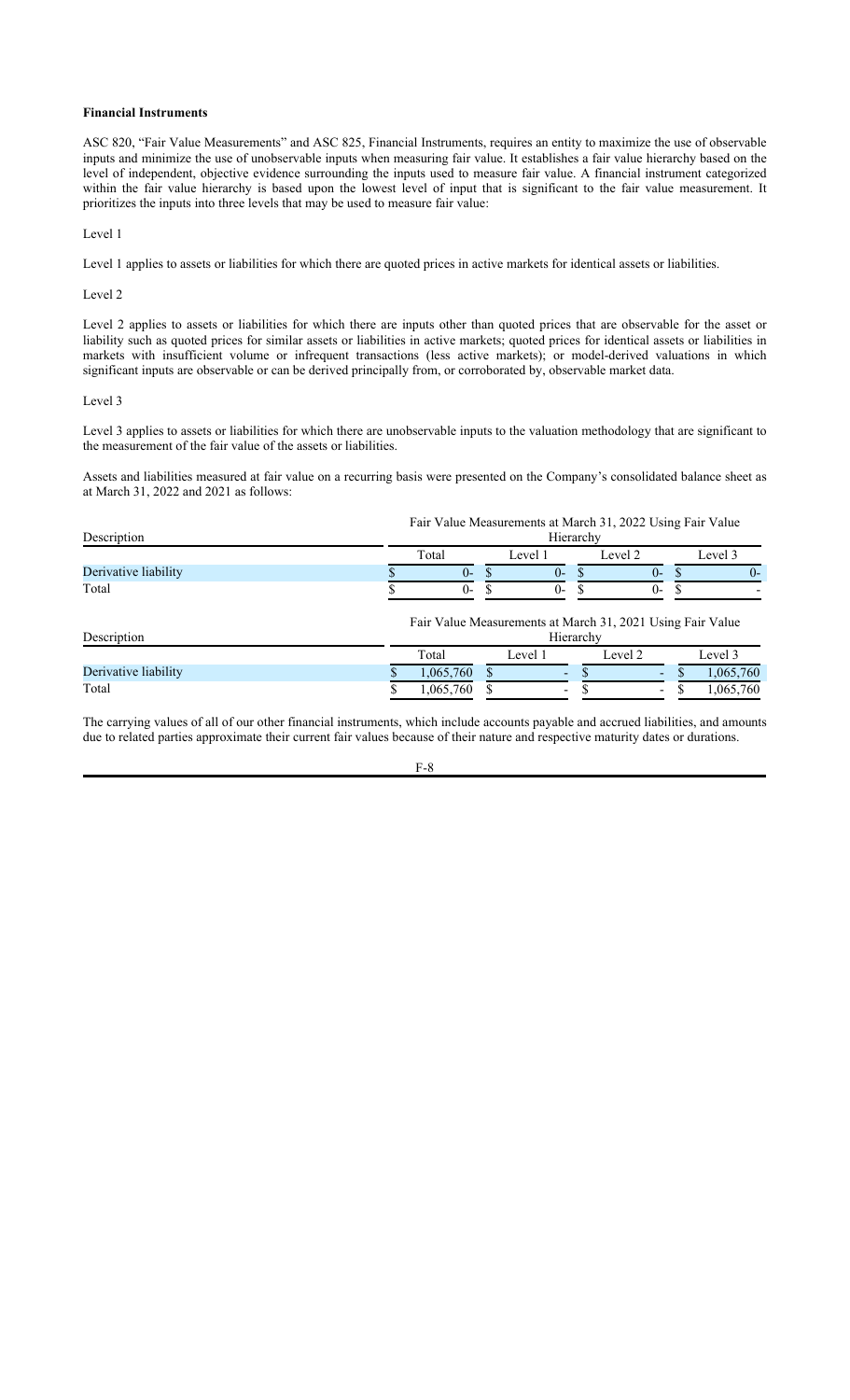#### **Advertising Expenses**

Advertising expenses are included in general and administrative expenses in the consolidated Statements of Operations and are expensed as incurred. The Company incurred \$113,226 and \$1,041 in advertising and promotion expenses in the three months ended March 31, 2022 and 2021, respectively.

#### **Revenue Recognition**

Revenue is recognized in accordance with ASC 606. The Company performs the following five steps: (i) identify the contract(s) with a customer, (ii) identify the performance obligations in the contract, (iii) determine the transaction price, (iv) allocate the transaction price to the performance obligations in the contract, and (v) recognize revenue when (or as) the entity satisfies a performance obligation. The Company applies the five-step model to arrangements that meet the definition of a contract under Topic 606, including when it is probable that the entity will collect the consideration it is entitled to in exchange for the goods or services it transfers to the customer. At contract inception, once the contract is determined to be within the scope of Topic 606, the Company evaluates the goods or services promised within each contract related performance obligation and assesses whether each promised good or service is distinct. The Company recognizes as revenue, the amount of the transaction price that is allocated to the respective performance obligation when (or as) the performance obligation is satisfied. Revenues primarily include revenues from microtransactions. Microtransaction revenues are derived from the sale of virtual goods to the Company's players. Proceeds from the sales of virtual goods are directly recognized as revenues when a player uses the virtual goods.

#### **Recent Accounting Pronouncements**

In February 2016, the Financial Accounting Standards Board ("FASB") issued Accounting Standards Update ("ASU") No. 2016-02, Leases (Topic 842), which amends the existing accounting standards for leases. The new standard requires lessees to record a right-of-use ("ROU") asset and a corresponding lease liability on the balance sheet (with the exception of short-term leases). This new standard is effective for annual reporting periods beginning after December 15, 2018, and interim reporting periods within those annual reporting periods, with early adoption permitted. We adopted this new standard effective January 1, 2019. Adoption did not have any effect on the Company as it does not have any leases.

The Company has implemented all other new accounting pronouncements that are in effect. These pronouncements did not have any material impact on the consolidated financial statements unless otherwise disclosed, and the Company does not believe that there are any other new accounting pronouncements that have been issued that might have a material impact on its financial position or results of operations.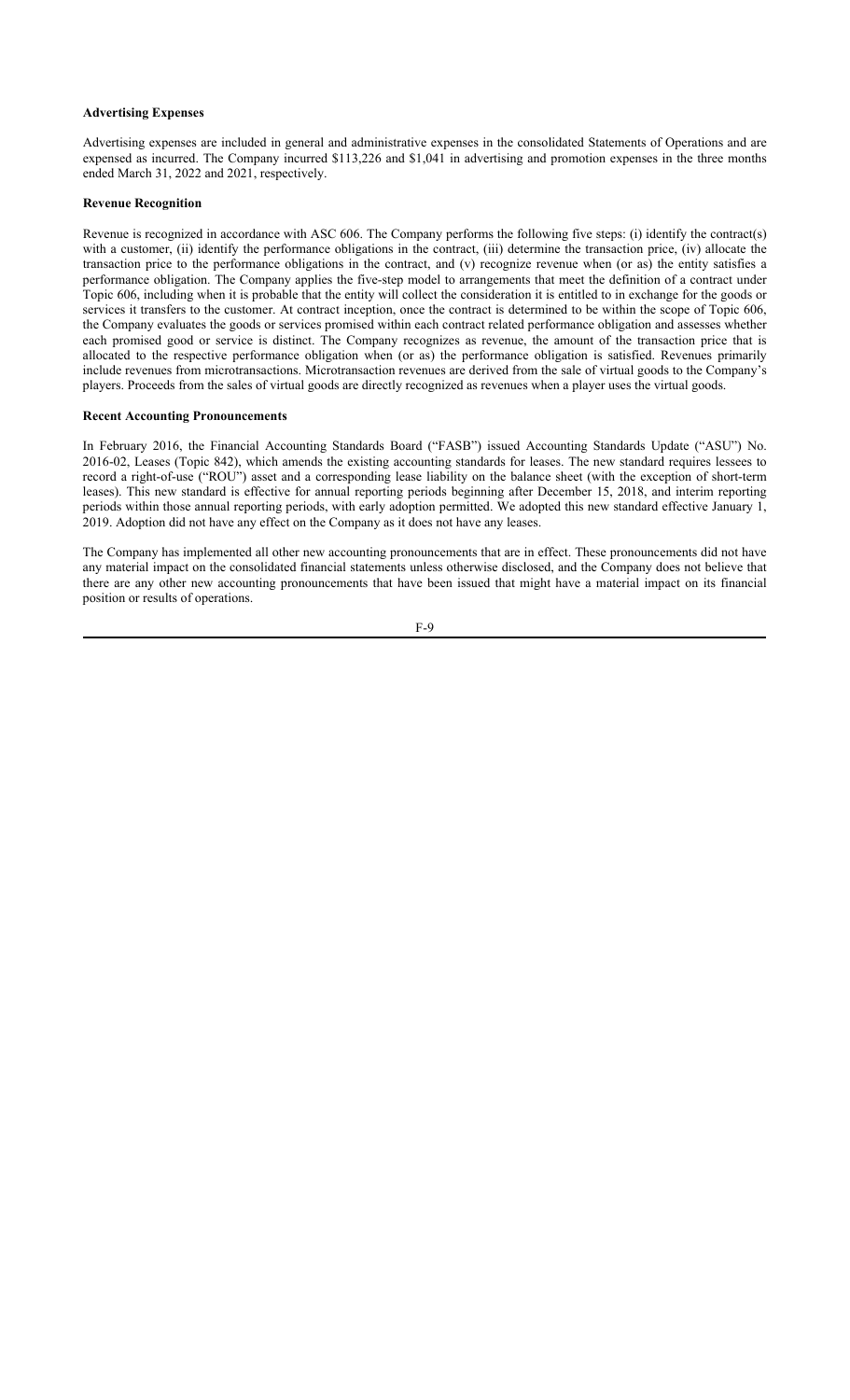#### **3. Other Assets**

Property and Equipment consisted of the following:

|                                 | March 31, |   |          |
|---------------------------------|-----------|---|----------|
|                                 | 2022      |   | 2021     |
| Computers and servers           | 21,217    | S | 20,333   |
|                                 |           |   |          |
| <b>Accumulated Depreciation</b> | (16, 576) |   | (14,997) |
|                                 |           |   |          |
|                                 | 4,641     |   | 5,335    |
|                                 |           |   |          |

Depreciation expense for the three months ended March 31, 2022 and 2021 was \$1,028 and \$540, respectively.

#### **4. Debt**

#### Convertible Debentures

On April 15, 2015, the Company issued a convertible debenture with the principal amount of \$100,000 to HGT Capital, LLC ("HGT"), a non-related party. During the quarter ended June 30, 2015, the Company received the first \$50,000 in payment. The remaining \$50,000 payment would be made at the request of the borrower. No additional payments have been made as of September 30, 2018. Under the terms of the debentures, the amount was unsecured and was due on October 16, 2016. The note is currently in default and bears an interest of 22% per annum. It was convertible into shares of common stock any time after the maturity date at a conversion rate of 50% of the average of the five lowest closing bid prices of the Company's common stock for the thirty trading days ending one trading day prior to the date the conversion notice was sent by the holder to the Company. On September 21, 2018, the Company entered into a modification agreement with HGT with respect to the convertible promissory note which has a balance of \$107,238. Pursuant to such modification agreement, all defaults were waived and it was agreed that such note will convert at a 25% discount to the market rather than the default rate. HGT also agreed to certain sale restrictions which limit the amount of shares that they can sell in any month for the next three months. HGT also agreed to dismiss, with prejudice, the lawsuit that it had filed against the Company. On November 29, 2018, HGT converted \$6,978 of a convertible note into 1,655,594 shares of the Company's common stock. On August 17, 2020, HGT converted \$5,833 of notes into 2,645,449 shares of the Company's common stock. On September 9, 2020, HGT converted \$11,822 of notes into 2,775,076 shares of the Company's common stock. On November 11, 2020, HGT converted \$25,239 of notes into 2,911,055 shares of the Company's common stock. On December 18, 2020, HGT converted \$40,126 of notes into 3,053,696 shares of the Company's common stock. As of December 31, 2020, the remaining note balance was \$17,240. On June 25, 2021, HGT converted the remaining note balance of \$17,240 into 1,257,476 shares of the Company's common stock.

The Company entered into a line of credit agreement ("Line Of Credit") with ViaOne on September 27, 2018 (the "Effective Date"). This Line of Credit dated as of, was entered into by and between the Company and ViaOne. The Company had an immediate need for additional capital and asked ViaOne to make a new loan(s) in an initial amount of \$25,000 on the Effective Date (the "New Loan"). The Company may need additional capital and ViaOne has agreed pursuant to this Line of Credit to provide for additional advances, although ViaOne shall have no obligation to make any additional loans. Any further New Loans shall be memorialized in a promissory note with substantially the same terms as the New Loan and shall be secured by all of the assets of the Company. On or before the Effective Date, the Company may request in writing to ViaOne that it loan the Company additional sums of up to \$250,000 and within five days of such request(s), ViaOne shall have the right, but not an obligation, to make additional loans to the Company and the Company shall in turn immediately issue a note in the amount of such loan. In consideration for making the New Loan, the Company entered into a security agreement whereby ViaOne received a senior security interest in all of the assets of the Company.

On September 30, 2021, the Company and ViaOne Services, LLC entered into a revolving convertible promissory note (the "Revolving Note"). The Company agrees to pay ViaOne the principal sum of \$1,000,000 or such a smaller amount as ViaOne may advance to the Company from time to time under the Revolving Note, which is subject to a simple interest rate of 8% per annum and will expire earlier on demand or the third anniversary of the Original Issue Date. The Revolving Note (and any unpaid interest or liquidated damages amount) may be converted into shares of Common Stock at a conversion price of eightyfive percent (85%) of the VWAP for the five (5) trading days immediately prior to the date of the notice of conversion. On December 31, 2021, the Company amended the note to allow for the conversion of the Note into shares of the Company's Series E Preferred Stocks. Effective December 31, 2021, ViaOne Services, LLC converted the Revolving Note into 6,730 shares of the Company's Series E Convertible Preferred Stock, terminating the Revolving Note.

On September 30, 2021, the Company entered into a new Employee Services Agreement with ViaOne effective as of September 1, 2021 (the "Effective Date"). For a monthly management fee of \$42,000 (the "Monthly Management Fee"), ViaOne shall provide to the Company services related to Company's human resources, payroll, marketing, advertising, accounting, and financial services for a period of one year beginning on the Effective Date and automatically renewing for successive terms of one year each unless either party provides 90 days' notice. ViaOne has the right to convert part or all of the Monthly Management Fee into shares of the Company's common stock, par value \$0.001 per share at a Conversion Rate equal to 125% of the Conversion Amount, divided by the Conversion Price. The Conversion Price means, with respect to Management Fee, 85% of the volume weighted average price ("VWAP") for the 5 trading days immediately prior to the date of the notice of conversion. On December 31, 2021, the Company amended the note to allow for the conversion of the Note into shares of the Company's Series E Preferred Stocks. Effective December 31, 2021, ViaOne Services, LLC converted the new Employee Services Agreement Note into 1,557 shares of the Company's Series E Convertible Preferred Stock. On Jan 1, 2022, the monthly management fee increased to \$72,000 to include the addition of a full time COO and other support employees.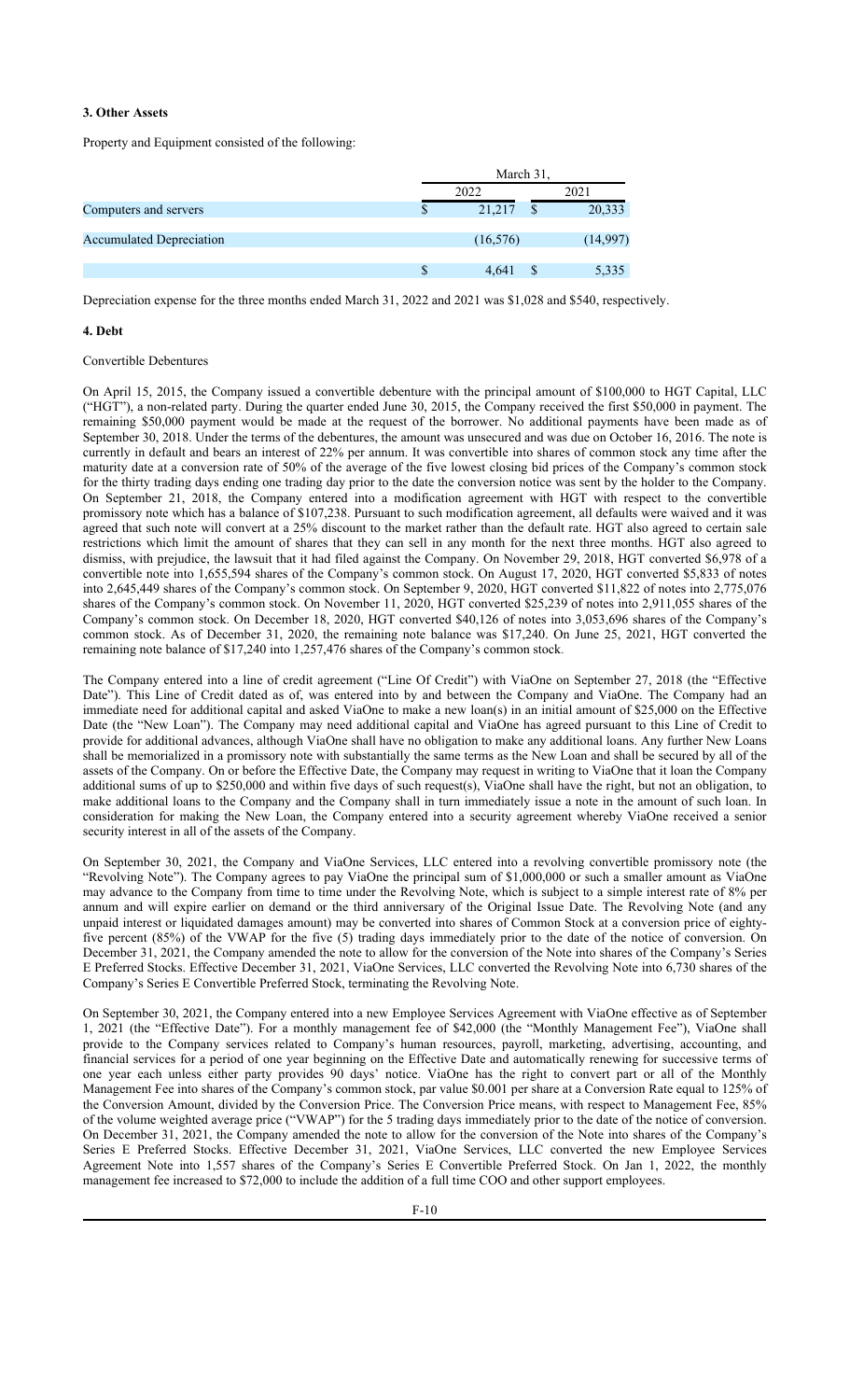#### **5. Derivative Liabilities**

The following inputs and assumptions were used to value the convertible debentures outstanding during the years ended March 31, 2022 and March 31, 2021:

The projected annual volatility for each valuation period was based on the historic volatility of the Company of 0% and 251.4% at March 31, 2022 and 2021, respectively. The risk free rate was 0% and 0.01% at March 31, 2022 and 2021, respectively.

A summary of the activity of the derivative liability is shown below:

| Balance, March 31, 2020 | 748,664   |
|-------------------------|-----------|
| Change in value         | 317.096   |
| Balance, March 31, 2021 | 1.065.760 |
| Change in value         | 1,065,760 |
| Balance, March 31, 2022 |           |

#### **6. Common Stock**

Share Transactions for the Quarter Ended March 31, 2021:

On March 8, 2021, Lincoln Acquisition converted 18,000 shares of Preferred B Stock into 3,600,000 of the Company's common stock.

On May 18, 2021, Lincoln Acquisition converted 29,881 shares of Preferred B Stock into 5,976,200 of the Company's common stock.

On June 25, 2021, HGT converted \$17,240 of a convertible note into 1,257,476 shares of the Company's common stock.

On July 21, 2021, William Schultz converted 2,500 shares of Preferred B Stock into 500,000 of the Company's common stock.

On August 24, 2021, the Company issued 1,000,000 Company's common stock to David B. Dorwart for accrued compensation.

On August 24, 2021, the Company issued 1,000,000 Company's common stock to Eric Brown for accrued compensation.

On August 24, 2021, the Company issued 500,000 Company's common stock to Jordan Axt for accrued compensation.

On August 24, 2021, the Company issued 500,000 Company's common stock to Domenic Edward Fontana for accrued compensation.

On August 24, 2021, the Company issued 500,000 Company's common stock to John D Hilzendager for accrued compensation.

On August 24, 2021, the Company issued 300,000 Company's common stock to Alexandra M Dorwart for accrued compensation.

On August 24, 2021, the Company issued 200,000 Company's common stock to Marjorie Greenhalgh for accrued compensation.

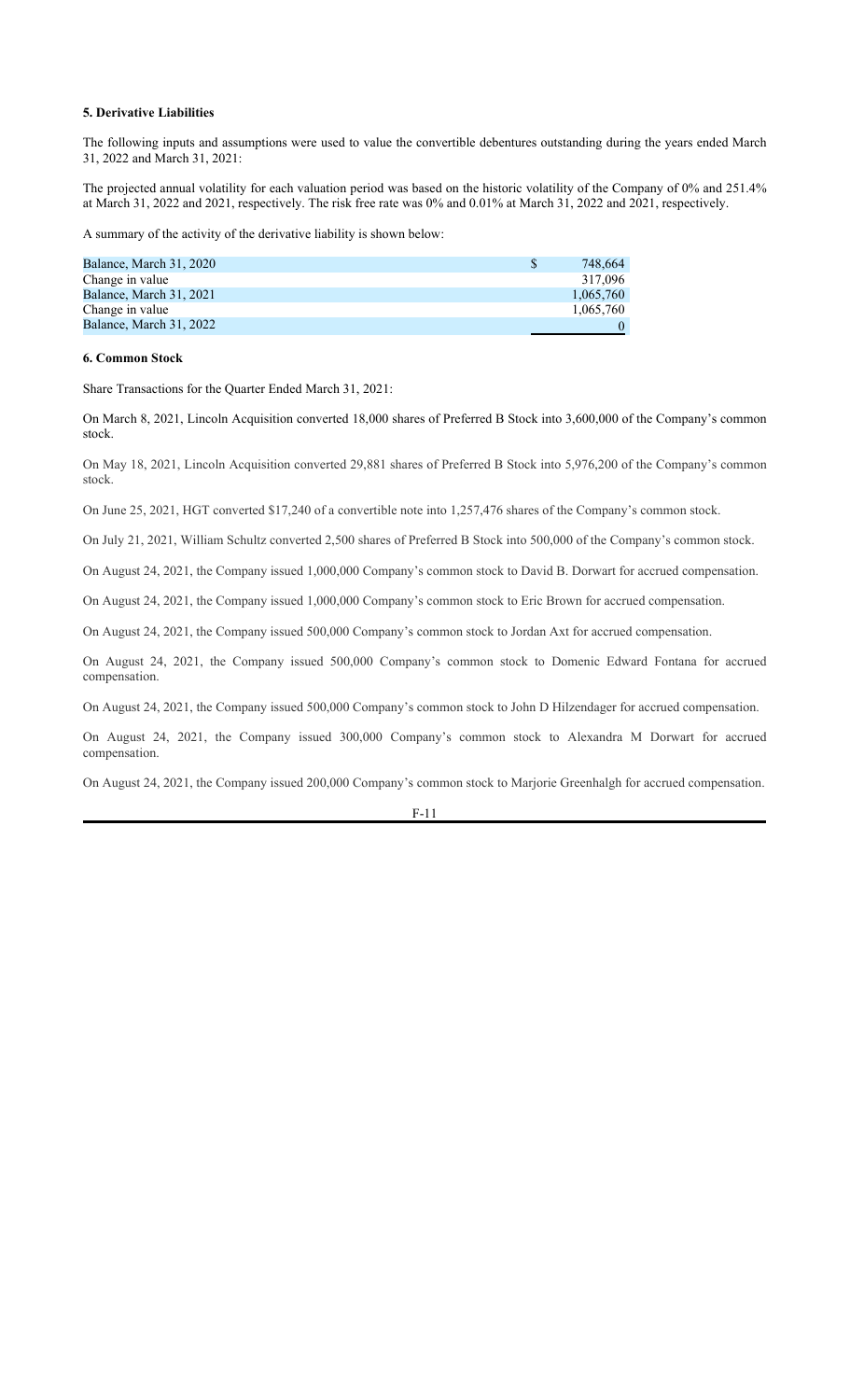On August 24, 2021, the Company issued 150,000 Company's common stock to Frances Lynn Martin for accrued compensation.

On August 24, 2021, the Company issued 50,000 Company's common stock to Kaitlyn Kazanjian as accrued compensation.

On August 24, 2021, the Company issued 50,000 Company's common stock to Elizabeth Van Fossen as accrued compensation.

On August 24, 2021, the Company issued 400,000 Company's common stock to Douglas Wathen as accrued compensation.

On August 24, 2021, the Company issued 100,000 Company's common stock to Tim Bergman as accrued compensation.

On August 24, 2021, the Company issued 25,000 Company's common stock to Samuel Joseph Schwieters as accrued compensation.

On August 24, 2021, the Company issued 50,000 Company's common stock to Robert Welch as accrued compensation.

On August 24, 2021, the Company issued 10,000 Company's common stock to Nuno Neto as accrued compensation.

On August 24, 2021, the Company issued 10,000 Company's common stock to Maria Iriarte Uriarte accrued compensation.

On August 24, 2021, the Company issued 100,000 Company's common stock to Infinity Global Consulting Group, Inc. as stock based compensation.

On September 03, 2021, the Company issued 8,000 Company's common stock to Netleon Technologies Private Limited as stock based compensation.

On September 03, 2021, the Company issued 105,000 Company's common stock to Whole Plant Systems, LLC as stock based compensation.

On September 03, 2021, the Company issued 10,000 Company's common stock to J Ramsdell Consulting as stock based compensation.

On November 16, 2021, the Company issued 9,188,820 Company's common stock to Armistice Capital LLC as part of closing the Private Placement funding.

On November 16, 2021, the Company issued 2,166,668 Company's common stock to Iroquois Capital Investment Group LLC as part of closing the Private Placement funding.

On November 16, 2021, the Company issued 1,166,668 Company's common stock to Iroquois Master Fund LTD as part of closing the Private Placement funding.

On November 16, 2021, the Company issued 1,700,000 Company's common stock to Bigger Capital Fund LP as part of closing the Private Placement funding.

On November 16, 2021, the Company issued 1,700,000 Company's common stock to District 2 Capital Fund LP as part of closing the Private Placement funding.

On December 27, 2021, Armistice Capital LLC converted 1,477,848 warrants into the Company's common stock.

Share Transactions for the Quarter Ended March 31, 2022:

None.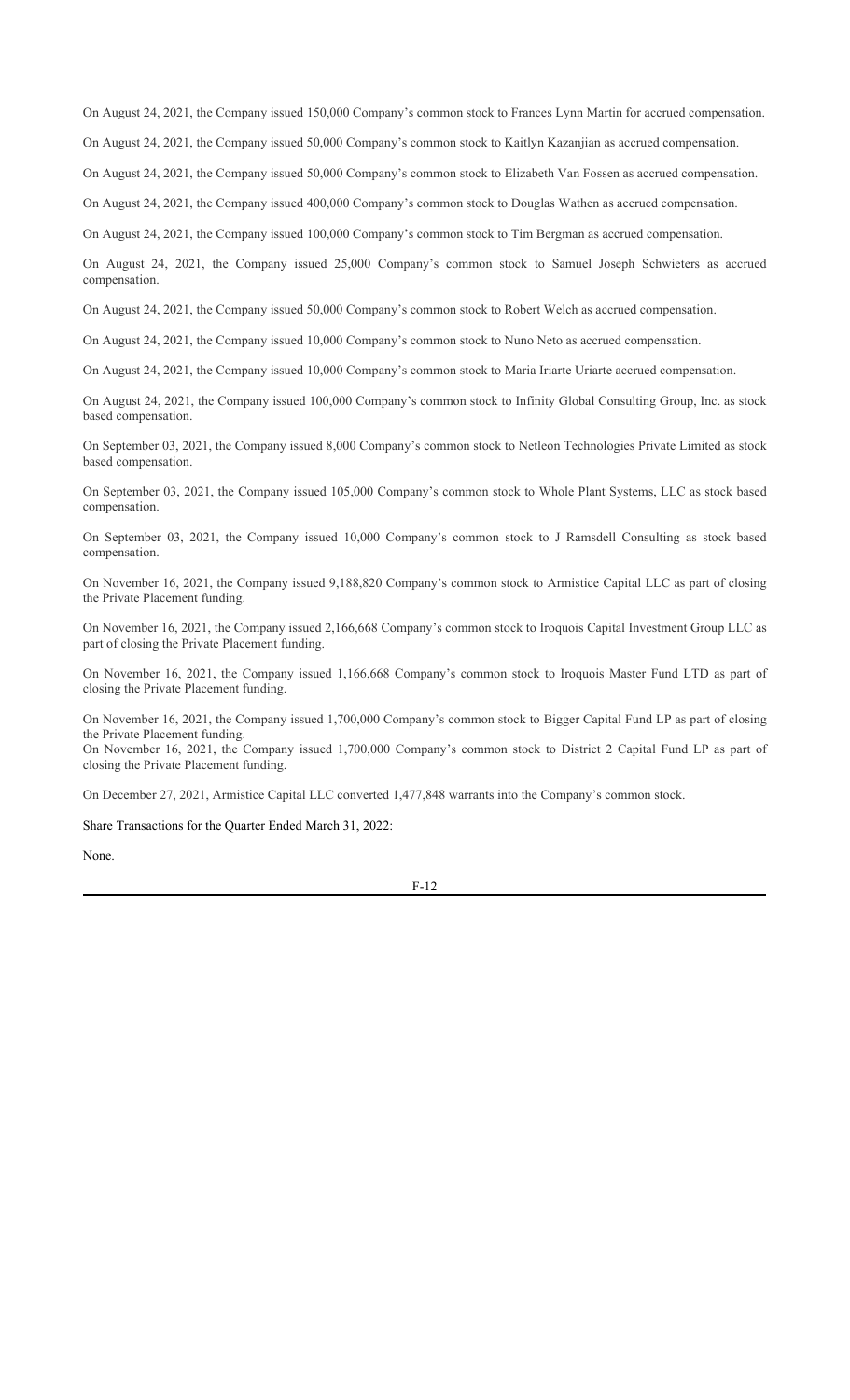#### **7. Preferred Stock**

Our Articles of Incorporation authorize us to issue up to 5,000,350 shares of preferred stock, \$0.001 par value. Of the 5,000,000 authorized shares of preferred stock, the total number of shares of Series A Preferred Stock the Corporation shall have the authority to issue is 2,000,000, with a stated par value of \$0.001 per share, the total number of shares of Series B Preferred Stock the Corporation shall have the authority to issue is 249,999, with a stated par value of \$0.001 per share, the total number of shares of Series C Preferred Stock the Corporation shall have the authority to issue is 1, with a stated par value of \$0.001 per share, and the total number of shares of Series D Preferred Stock the Corporation shall have the authority to issue is 350, with a stated par value of \$0.001 per share, and the total number of shares of Series E Preferred Stock the Corporation shall have the authority to issue is 2,750,000, with a stated par value of \$0.001 per share. Our Board of Directors is authorized, without further action by the shareholders, to issue shares of preferred stock and to fix the designations, number, rights, preferences, privileges and restrictions thereof, including dividend rights, conversion rights, voting rights, terms of redemption, liquidation preferences and sinking fund terms. We believe that the Board of Directors' power to set the terms of, and our ability to issue preferred stock, will provide flexibility in connection with possible financing or acquisition transactions in the future. The issuance of preferred stock, however, could adversely affect the voting power of holders of common stock and decrease the amount of any liquidation distribution to such holders. The presence of outstanding preferred stock could also have the effect of delaying, deterring or preventing a change in control of our company.

As of March 31, 2022, we had 7,500 shares of our Series A preferred stock, 20,296 shares of Series B preferred stock, 1 shares of Series C Preferred Stock, and 0 shares of Series D Preferred Stock, and 57,663 shares of Series E preferred stock issued and outstanding.

The 7,500 issued and outstanding shares of Series A Preferred Stock are convertible into shares of common stock at a rate of 20 common shares for each Series A Preferred Share. The 20,296 issued and outstanding shares of Series B Preferred Stock are convertible into shares of common stock at a rate of 200 common shares for each Series B Preferred Share. The 57,663 issued and outstanding shares of Series E Preferred Stock are convertible into shares of common stock at a rate of 1,000 common shares for each Series E Preferred Share. If all of our Series A, B and E Preferred Stock are converted into shares of common stock, the number of issued and outstanding shares of our common stock will increase by 61,872,201 shares.

The 1 issued and outstanding shares of Series C Preferred Stock has voting rights equivalent to 51% of all shares entitled to vote and is held by ViaOne Services LLC, a Company controlled by our CEO.

The Series D Preferred Stock can be convertible into shares of common stock at the lower of the Fixed Conversion Price (\$.06 per share) or at the VWAP which shall be defined as the average of the five (5) lowest closing prices during the 20 days prior to conversion. We did not have any share of Series D preferred stock issued and outstanding as of March 31, 2022.

The holders of Series A, Series B, Series C and Series D have a liquidation preference to the common shareholders.

#### **8. Warrant**

In connection with the \$100,000 convertible debenture issued to HGT Capital, LLC ("HGT"), the Company issued HGT a warrant to purchase 100,000 shares of the Company's common stock at \$1.00 per share. This warrant was not exercised and expired on April 15, 2020.

As part of the Private Placement funding, the Company issued two new warrants to Armistice Capital, LLC and Sabby Management to purchase 1,477,848 and 3,333,333 shares of the Company's common stock at \$0.20 per share, respectively. If the warrant is not exercised, it will expire on May 17, 2027.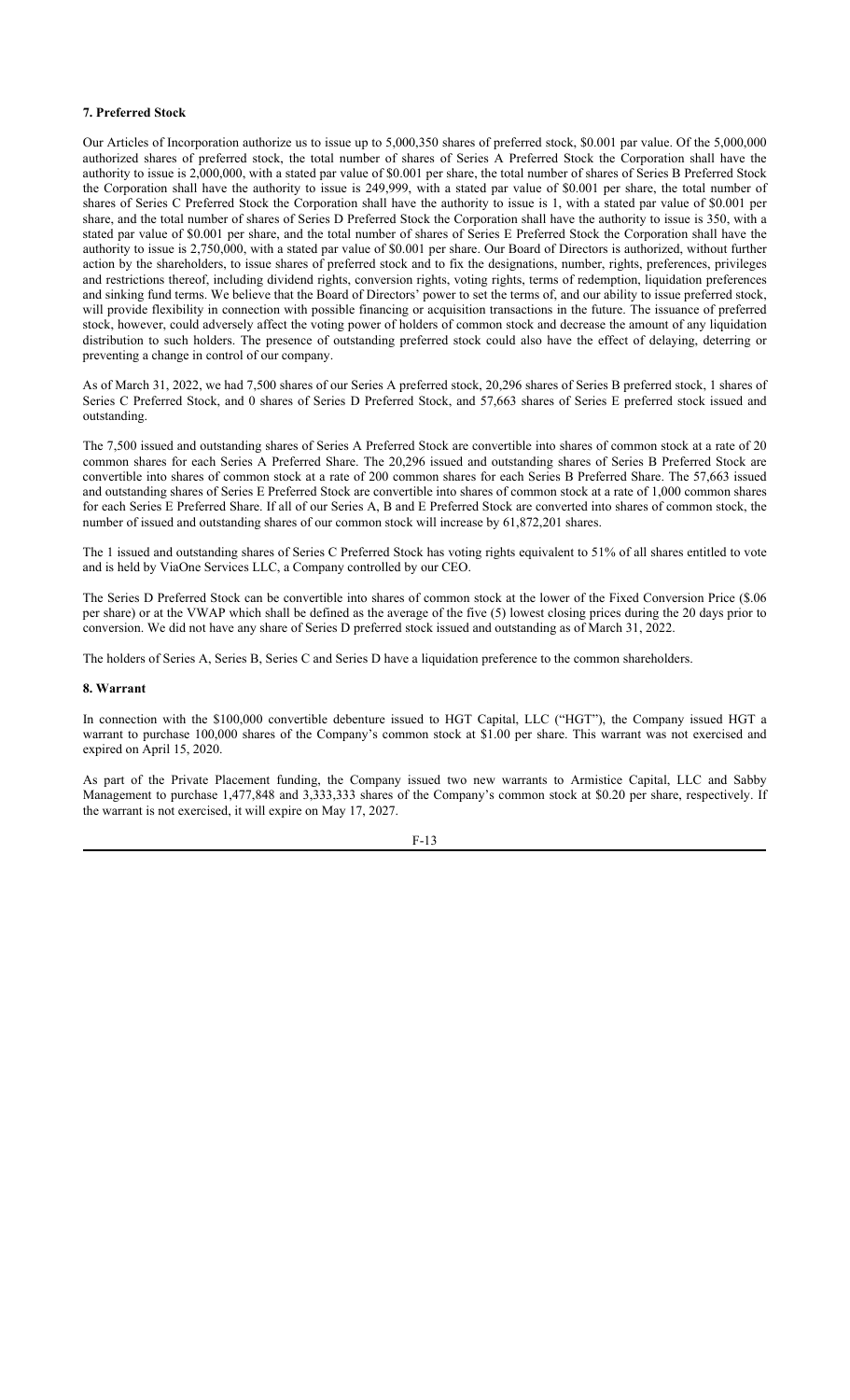#### **9. Related Party Transactions**

On or around April 7, 2016, Silver Linings Management, LLC funded the Company \$13,440 in the form of convertible debentures secured by certain high-powered gaming machines purchased from XIDAX. Such note bore interest at a rate of 10% per annum, payable in cash or kind at the option of the Company, matured on April 1, 2018, and was convertible and was convertible into Series B Preferred shares at the option of the holder at any time. Effective December 31, 2021, the Note was converted into 1,680 shares of Series B preferred stock.

On November 30, 2016, ViaOne purchased a Secured Promissory Note equal to a maximum initial principal amount of \$150,000 issued by the Company to ViaOne. As additional advances were made by ViaOne to the Company, the principal amount of the Note was increased to \$225,000 and \$363,000 by amendments dated January 31, 2017 and March 1, 2017, respectively.

On May 5, 2017, ViaOne delivered a default notice to the Company pursuant to Section 6 of the Note Purchase Agreement but has subsequently extended the due date and has increased the funding up to One Million (\$1,000,000) dollars. After giving the Company a fifteen (15) day notice period to cure the default under the Stock Pledge Agreement, dated November 30, 2016, entered by and among the Company, CMG and ViaOne ("Pledge Agreement"), ViaOne took possession of the Series C Stock, which was subject of the Pledge Agreement.

The Secured Promissory Note as amended increased from time to time due to additional advances provided to the Company by ViaOne.

On September 1, 2017, the Company executed an amended Employee Services Agreement with ViaOne which stipulated that ViaOne would continue providing to the Company services relating to the Company's human resources, marketing, advertising, accounting and financing for a monthly management fee of \$25,000. This agreement was amended on January 1, 2018. The accrued monthly management fees, \$100,000 at December 31, 2017, are convertible by ViaOne into the Company's common stock at a rate of 125% of the accrued fees at a conversion price of (i) \$0.05 per share; or (ii) the volume weighted adjusted price ("VWAP") of the common stock on the 14th day of each month if the 14th of that month is a trading day. In the event the 14th day of a month falls on a Saturday, Sunday, or a trading holiday, the VWAP of the Common Stock will be valued on the last trading day before the 14th day of the month. The agreement was terminated on August 31, 2021.

On September 27, 2018, the Company and ViaOne, entered into a Line of Credit Agreement (the "LOC Agreement"), pursuant to which the Company issued a secured promissory note with the initial principal amount of \$25,000 to ViaOne in exchange for a loan of \$25,000 (the "Initial Loan Amount"). In accordance with this Agreement, the Company may request ViaOne to provide loans of up to \$250,000, including the Initial Loan Amount, and ViaOne has the right to decide whether it will honor such request. The Initial Loan Amount became due on September 30, 2019 (the "Maturity Date") and bore an interest rate of 8.0% per annum. The unpaid principal and interest of the Promissory Note after the Maturity Date accrued interest at a rate of 18.0% per annum. The principal amount of the Promissory Note may increase from time to time up to \$250,000 in accordance with the terms and conditions of the Agreement. In connection with the Agreement and Promissory Note, the Company and ViaOne executed a security agreement dated September 27, 2018, whereby the Company granted ViaOne a security interest in all of its assets, including without limitation, cash, inventory, account receivables, real property, and intellectual properties, to secure the repayment of the loans made pursuant to the LOC Agreement and Promissory Note.

On September 30, 2021, the Company entered into a new Employee Services Agreement with ViaOne effective as of September 1, 2021 (the "Effective Date"). For a monthly management fee of \$42,000 (the "Monthly Management Fee"), ViaOne shall provide to the Company services related to Company's human resources, payroll, marketing, advertising, accounting, and financial services for a period of one year beginning on the Effective Date and automatically renewing for successive terms of one year each unless either party provides 90 days' notice. ViaOne has the right to convert part or all of the Monthly Management Fee into shares of the Company's common stock, par value \$0.001 per share at a Conversion Rate equal to 125% of the Conversion Amount, divided by the Conversion Price. The Conversion Price means, with respect to Management Fee, 85% of the volume weighted average price ("VWAP") for the 5 trading days immediately prior to the date of the notice of conversion.On Jan 1, 2022the monthly management fee increased to \$72,000 to include the addition of a full time COO and other support employees. As of May 1, 2022, the fee has been revised to \$38,640 to reflect current support provided to the company.

On September 30, 2021, the Company and ViaOne entered into a revolving convertible promissory note (the "Revolving Note"). The Company agrees to pay ViaOne the principal sum of \$1,000,000 or such a smaller amount as ViaOne may advance to the Company from time to time under the Revolving Note, which is subject to a simple interest rate of 8% per annum and will expire earlier on demand or the third anniversary of the Original Issue Date. The Company granted ViaOne warrants to purchase the 1,000,000 shares of Common Stocks at an exercise price of \$0.42, a premium of 20% to the closing bid price of the Common Stock the trading day prior to the execution of the Revolving Note. Payment of all obligations under the Revolving Note is secured by a security interest granted to ViaOne by the Company in all of the right, title and interest of the Company in all of the assets of the Company currently owned or acquired hereafter. The Revolving Note (and any unpaid interest or liquidated damages amount) may be converted into shares of Common Stock at a conversion price of eighty-five percent (85%) of the VWAP for the five (5) trading days immediately prior to the date of the notice of conversion. The Revolving Note contains customary events of default, including, among others, the failure by the Company to make a payment of principal or interest when due. Following an event of default, ViaOne is entitled to accelerate the entire indebtedness under the Revolving Note. The restrictions are also subject to certain additional qualifications and carve outs, as set forth in the Revolving Note.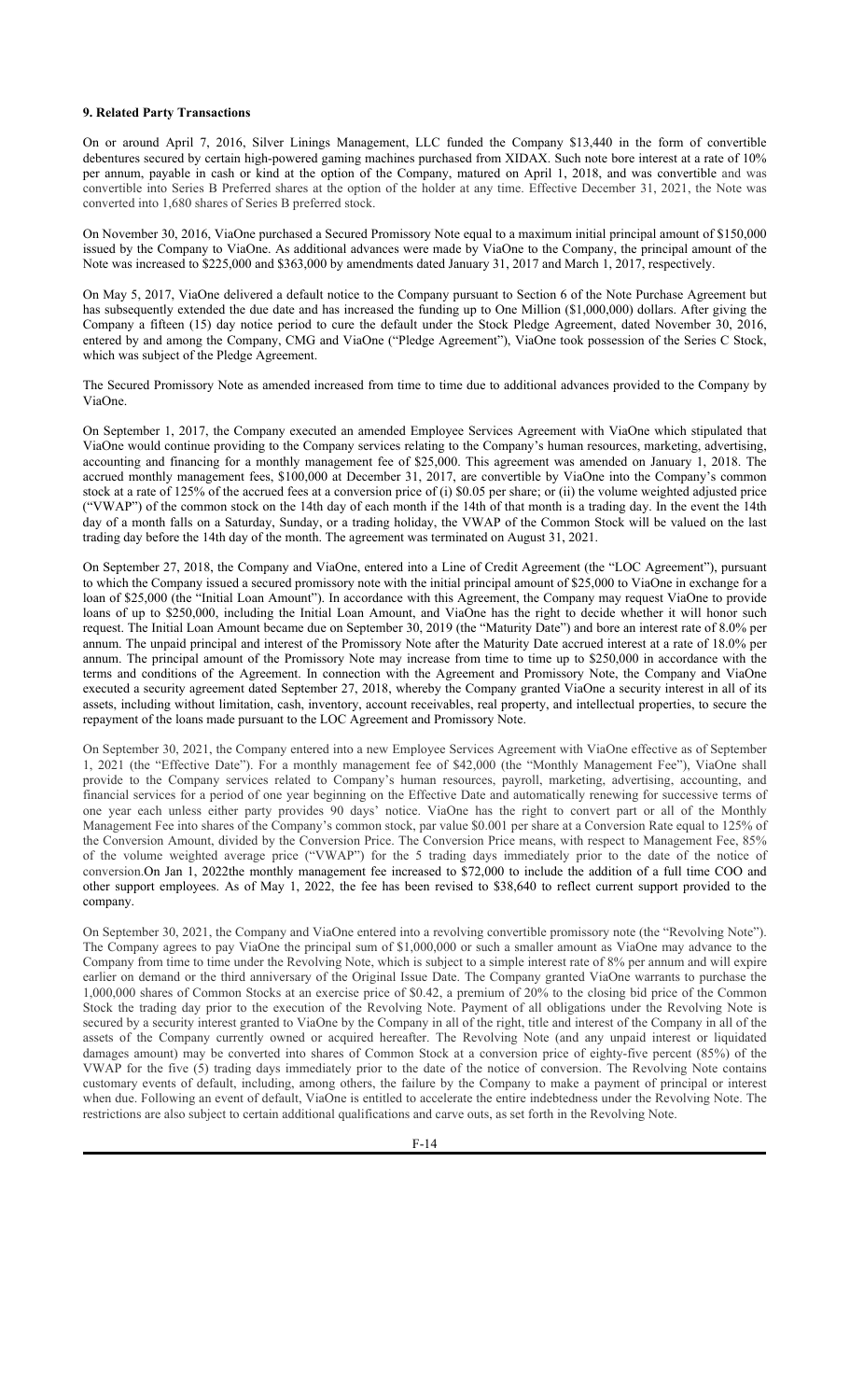On December 31, 2021, the Company amended the both original and new Employee Service Agreements, Secured Promissory Note, and Revolving Convertible Promissory Note to allow for the conversion of Notes into shares of the Company's Series E Preferred Stocks. Effective December 31, 2021, the original Employee Service Agreement was converted into 24,540 shares of the Company's Series E Preferred Stocks and the new Employee Service Agreement was converted into 1,557 shares of the Company's Series E Preferred Stocks. Additionally, Secured Promissory Note and Revolving Convertible Note were converted into 24,836 and 6,730 shares of the Company's Series E Preferred Stocks, respectively.

As of March 31, 2022, the Company owed nothing to ViaOne Services.

The Company's Chairman and Chief Executive Officer is the Chairman of ViaOne.

#### **10. Income Taxes**

The Company has a net operating loss carried forward of \$3,664,049 available to offset taxable income in future years until the end of the fiscal year of 2030.

The significant components of deferred income tax assets and liabilities at March 31, 2022 and 2021 are as follows:

|                                 | 2022       |               | 2021       |
|---------------------------------|------------|---------------|------------|
| Net Operating Loss Carryforward | 769,450    | <sup>\$</sup> | 859,285    |
|                                 |            |               |            |
| Valuation allowance             | (769, 450) |               | (859, 285) |
|                                 |            |               |            |
| Net Deferred Tax Asset          |            |               |            |

The income tax benefit has been computed by applying the weighted average income tax rates of the United States (federal and state rates) of 21% to a net loss before income taxes calculated for each jurisdiction. The tax effects of significant temporary differences, which comprise future tax assets and liabilities, are as follows:

|                                       | 2022     | 2021      |
|---------------------------------------|----------|-----------|
| Income tax recovery at statutory rate | 98,092   | 27,545    |
|                                       |          |           |
| Valuation allowance change            | (98,092) | (27, 545) |
|                                       |          |           |
| Provision for income taxes            | -        |           |
|                                       |          |           |

## **11. Commitments and Contingencies**

None.

#### **12. Subsequent Events**

None.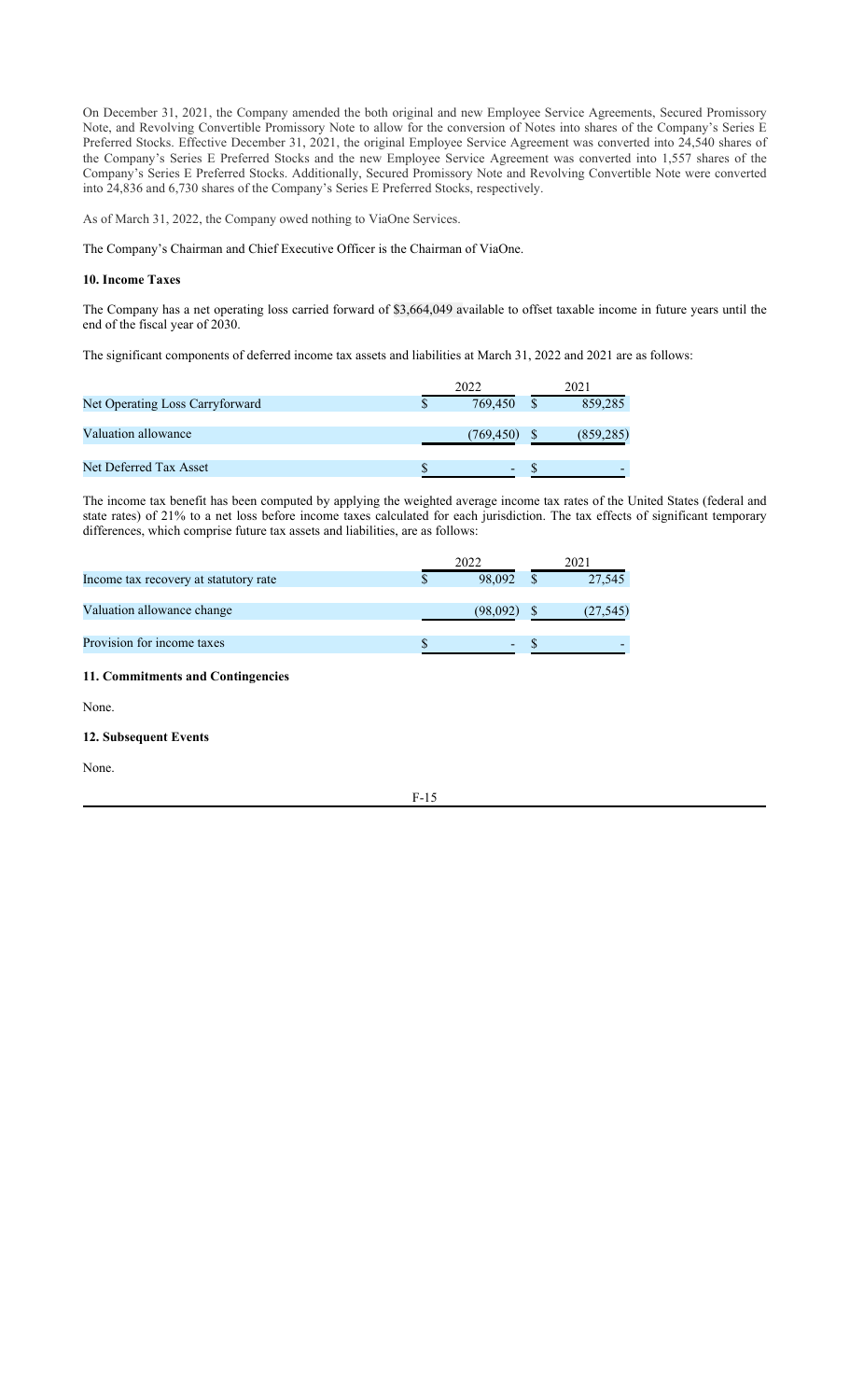#### **ITEM 2. MANAGEMENT'S DISCUSSION AND ANALYSIS OF FINANCIAL CONDITION AND RESULTS OF OPERATIONS.**

#### **Cautionary Statements**

This Quarterly Report on Form 10-Q ("Form 10-Q") may contain "forward-looking statements," as that term is used in federal securities laws, about Good Gaming, Inc. ("GMER," "we," "our," "us," the "Company," "management") and its financial condition, results of operations and business. These statements include, among others:

- statements concerning the potential benefits that we may experience from our business activities and certain transactions we contemplate or have completed; and
- statements of GMER's expectations, beliefs, future plans and strategies, anticipated developments and other matters that are not historical facts. These statements may be made expressly in this Form 10-Q. You can find many of these statements by looking for words such as "believes," "expects," "anticipates," "estimates," "opines," or similar expressions used in this Form 10-Q. These forward-looking statements are subject to numerous assumptions, risks and uncertainties that may cause GMER's actual results to be materially different from any future results expressed or implied by GMER in those statements. The most important facts that could prevent GMER from achieving its stated goals include, but are not limited to, the following:
- (a) volatility or decline of our stock price;
- (b) potential fluctuation of quarterly results;
- (c) failure of GMER to achieve revenues or profits;
- (d) inadequate capital to continue or expand our business, and inability to raise additional capital or financing to implement our business plans;
- (e) decline in demand for GMER's products and services;
- (f) rapid adverse changes in markets;
- (g) litigation with or legal claims and allegations by outside parties against us, including but not limited to challenges to our intellectual property rights; and
- (h) insufficient revenues to cover operating costs.

There is no assurance that GMER will be profitable, able to successfully develop, manage or market its products and services, be able to attract or retain qualified executives and personnel, able to obtain customers for its products or services, additional dilution in outstanding stock ownership may be incurred due to the issuance of more shares, warrants and stock options, the exercise of outstanding warrants and stock options, or the conversion of convertible promissory notes, and other risks inherent in GMER's businesses.

Because the statements are subject to risks and uncertainties, actual results may differ materially from those expressed or implied by the forward-looking statements. GMER cautions you not to place undue reliance on the statements, which speak only as of the date of this Form 10-Q. The cautionary statements contained or referred to in this section should be considered in connection with any subsequent written or oral forward-looking statements that GMER or persons acting on its behalf may issue. GMER does not undertake any obligation to review or confirm analysts' expectations or estimates or to release publicly any revisions to any forward-looking statements to reflect events or circumstances after the date of this Form 10-Q, or to reflect the occurrence of unanticipated events.

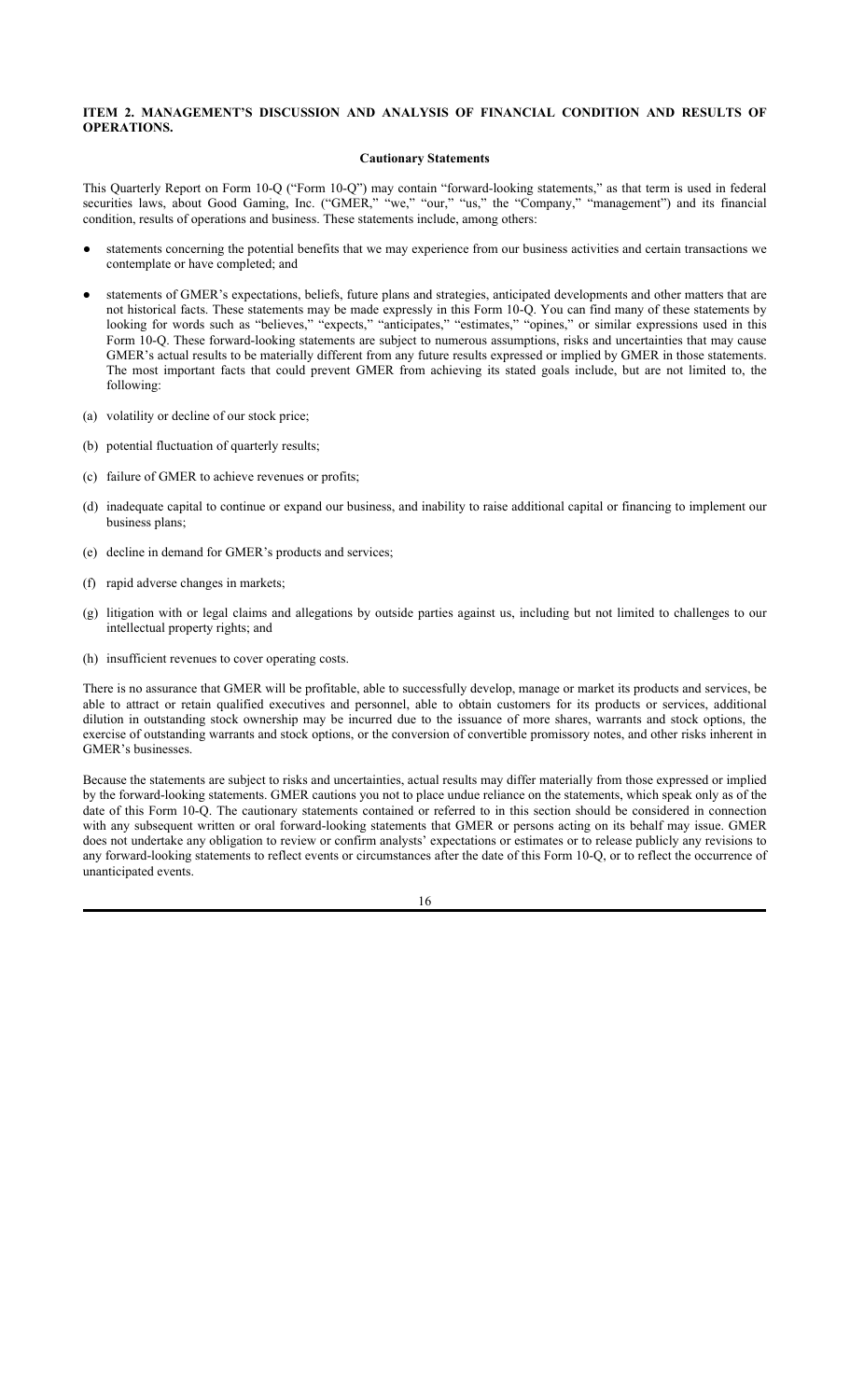*Overview*

The Company was incorporated on November 3, 2008 under the laws of the State of Nevada, to engage in certain business services. Our goal is to become a leading tournament gaming provider as well as an online destination, targeting over 250 million esports players and participants worldwide that want to compete at the high school or college level. We are a developmental stage business, have generated limited revenues to date and have a history of operating losses.

The Good Gaming platform was established in early 2014 by its founding members who recognized the need that millions of gamers worldwide desired to play games at competitive levels. The founders recognized that there was no structure or organization on a large scale for amateur gamers while professional esports was quickly establishing itself.

Good Gaming is effectively building the business infrastructure for the rapidly growing esports industry, similar to the high school and college athletic industry. Good Gaming is designed to be the gateway for amateur esports athletes to compete at the semi-professional level, improve their gaming skills, and interact with veteran gamers globally in a destination site and social networking framework.

Good Gaming differs from the professional level of the esports industry by focusing on more than approximately 250 million gamers that fall below the professional level but are above the casual level, classified as "amateurs." Good Gaming distinguishes itself from its direct and indirect competitors by being the first company to offer multi-game, multi-console services at the amateur esports level. The Company is not exclusive to any particular hardware or software vendor.

On May 4, 2016, the Company announced that it had completed its first closed public beta testing of their 2.0 tournament platform to determine the functionality, speed, ease of use, and accuracy of the system and are preparing to enter into full-blown production.

On February 18, 2016, the Company, formerly HDS International Corp., acquired the assets of Good Gaming, Inc. from CMG Holdings Group, Inc. (OTCQB: CMGO). On that date, the Company's former CEO, Paul Rauner, resigned. The Company appointed Vikram Grover to the positions of CEO and Director of the board of directors (the "Board"). Vikram Grover is a former Wall Street analyst and investment banker with more than 20 years of experience in telecommunications, media and technology. In addition, David Dorwart was elected by the majority shareholders to the Company's Board. Mr. Dorwart is the Co-Founder and Chairman of Assist Wireless, Inc., a provider of lifeline wireless services to tens of thousands of subscribers primarily in the Midwest.

On June 27, 2017 the Board of Directors of the Company appointed David B. Dorwart as the Company's Chief Executive Officer. On June 21, 2017, Mr. Dorwart was appointed to serve as the Chairman of the Board of Directors. David B. Dorwart, Chairman and CEO of Good Gaming, Inc., brings over 31 years of start-up entrepreneurism and executive level management to the Company. Mr. Dorwart was a CoFounder and CEO of dPi Teleconnect, a prepaid wireless provider, for 10 years. During his tenure, he grew the company from a start-up to \$75 million in revenues before selling the company. Over the last 9 years, he has been involved with several other successful projects including Assist Wireless, Brooklet Energy Distribution, PayGo Distributors and Britton & Associates. He is currently the Chairman and CoFounder of ViaOne Services, a company which specializes in wireless communications and provides intricate multi-faceted services for start-up companies utilizing industry experts. By virtue of their ownership of this Series C Preferred Stock, ViaOne is the Company's principal stockholder.

On June 27, 2017, the Company also bolstered its Board of Directors with executive level professionals by adding two seasoned individuals who specialize in organization and finance as well as the branding and marketing of established and emerging organizations which are poised to show significant growth.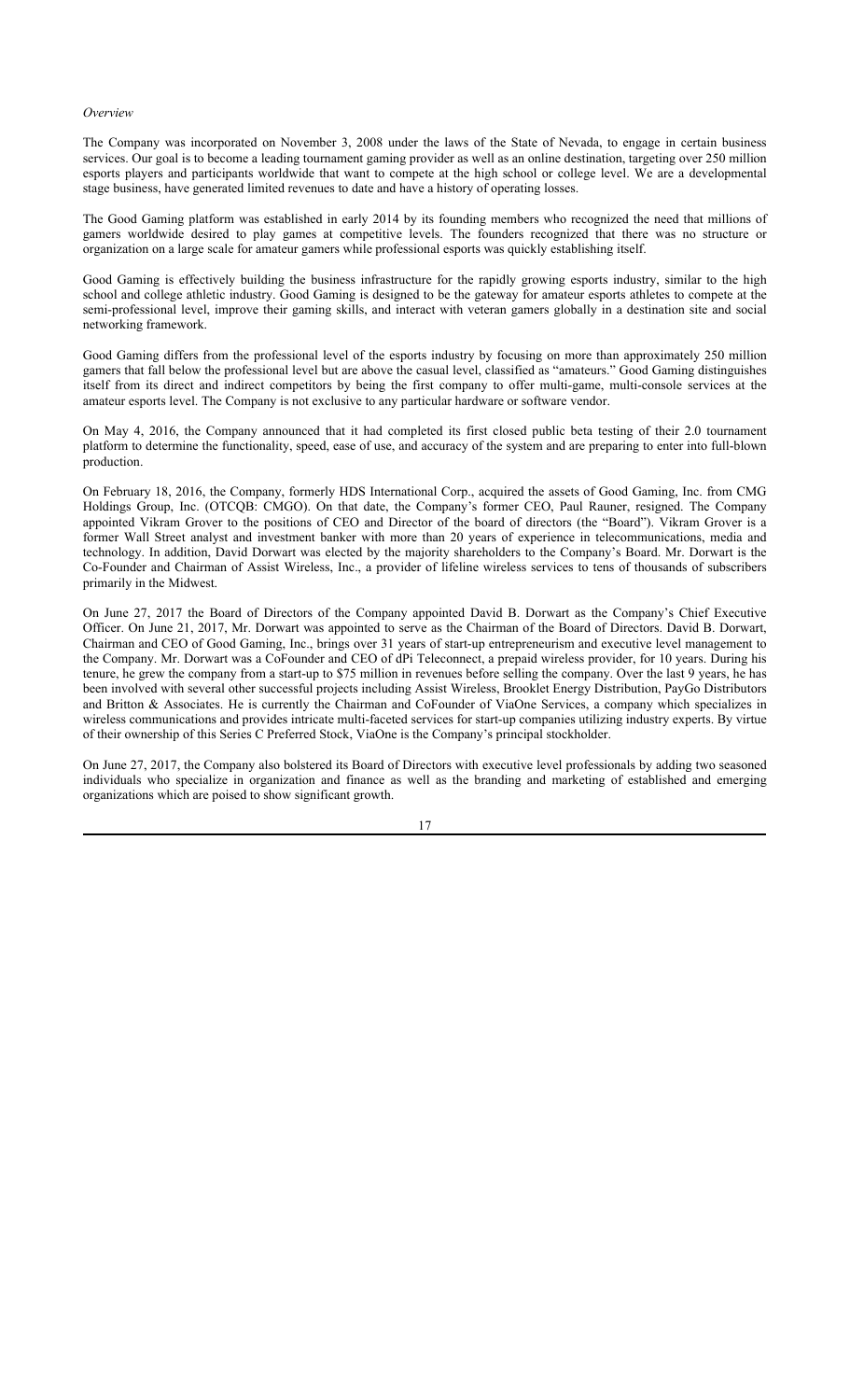Domenic Fontana is currently the Sr. Vice President of ViaOne Services and a board member. He is an experienced CPA and financial executive who has worked in progressively more advanced executive roles throughout his career. Having worked at Verizon, Ebay and now ViaOne Services over the last 14 years, he has developed intimate and extensive knowledge of executive level management and the telecommunications industry. He has worked in all aspects of Finance, Accounting, Treasury, and Operations.

Jordan Majkszak Axt, a board member, is a results-producing marketing professional with over 15 years of experience successfully developing marketing and branding strategies. He has been consistently noted by executives, colleagues, and journalists for his specific expertise in bringing products and services online with a comprehensive digital go-to-market strategy. Mr. Axt has previously held executive level positions as Director of Marketing for ProfitPoint Inc. and Clutch Holdings LLC. Mr. Axt is currently Vice President of Marketing of ViaOne Services where he develops all marketing and customer acquisition strategies for 14 consumer facing brands.

On July 10, 2017, the Company's Board of Directors elected David Dorwart its CEO. Additionally, the Board of Directors approved to elect Domenic Fontana and Jordan Axt to the Company's Board of Directors.

On August 8, 2017, the board of directors of the Company accepted Vikram Grover's resignation as the Treasurer of the Company and as a member of the Board, effective immediately.

On August 8, 2017, the Board of the Company accepted Barbara Laken's resignation as the Secretary of the Company and as a member on the Board, effective immediately.

On August 9, 2017, the Company announced a strategic review of its business, which prompted improvements to its business model and a reduction in expenses designed to accelerate its move to free cash flow generation.

On August 29, 2017, Eric Brown became the Chief Operating Officer.

In September of 2017, the Company began focusing on its Minecraft server by enhancing the development staff and launched an offering of microtransactions after it saw the opportunity to generate revenue without adding a great deal of overhead. The initial offering of microtransactions exceeded revenue expectations and the Company has continued to expand the Minecraft server offerings. The Company also began pursuing the acquisition of additional Minecraft servers that were already established to begin scaling this effort.

In December of 2017, the Company began exploring potential partnerships with various franchise opportunities related to both LAN centers and Virtual Reality centers. Financial analysis and research on these opportunities is ongoing.

On March 21, 2018, the Company acquired Crypto Strategies Group, Inc. for consideration of \$500.

On December 12, 2018, the Company dissolved Crypto Strategies Group, Inc.

In March 2019, the Company discontinued Minecade and Olimpo servers and decided to focus on Minecraft servers.

On March 11, 2019, Eric Brown resigned from the Chief Operating Officer's position.

On March 19, 2021, the Company formulated a new plan to create a new game called "MicroBuddies™" that combines Ethereum ERC721 NFTs (Non-fungible tokens), non-standard ERC20 tokens (GOO™), and strategic gameplay to replicate and create unique and rare NFTs. The game will be played online via the MicroBuddies website and blockchain transactions take place on the Polygon Network.

On May 25th, 2021, Good Gaming, Inc. filed for a trademark on MicroBuddies™ and other related game terms.

On May 28th, 2021, the initial launch of MicroBuddies™ began with the "Genesis Event", which was the sale of Nano Factory Tokens at a discounted rate of 0.05 Ethereum. We raised the prices of Nano Factory Token to 0.15 Ethereum prior to the full game launch in Q4 2021. Nano Factory Tokens obtained during the Genesis Event were used to synthesize a Generation 0 Microbuddy™ at the game launch in the 4th Quarter of 2021. Nano Factory Tokens were limited to 3 purchases per wallet. Unsold Nano Factory Tokens were destroyed and no Nano Factory Tokens will be made available ever again.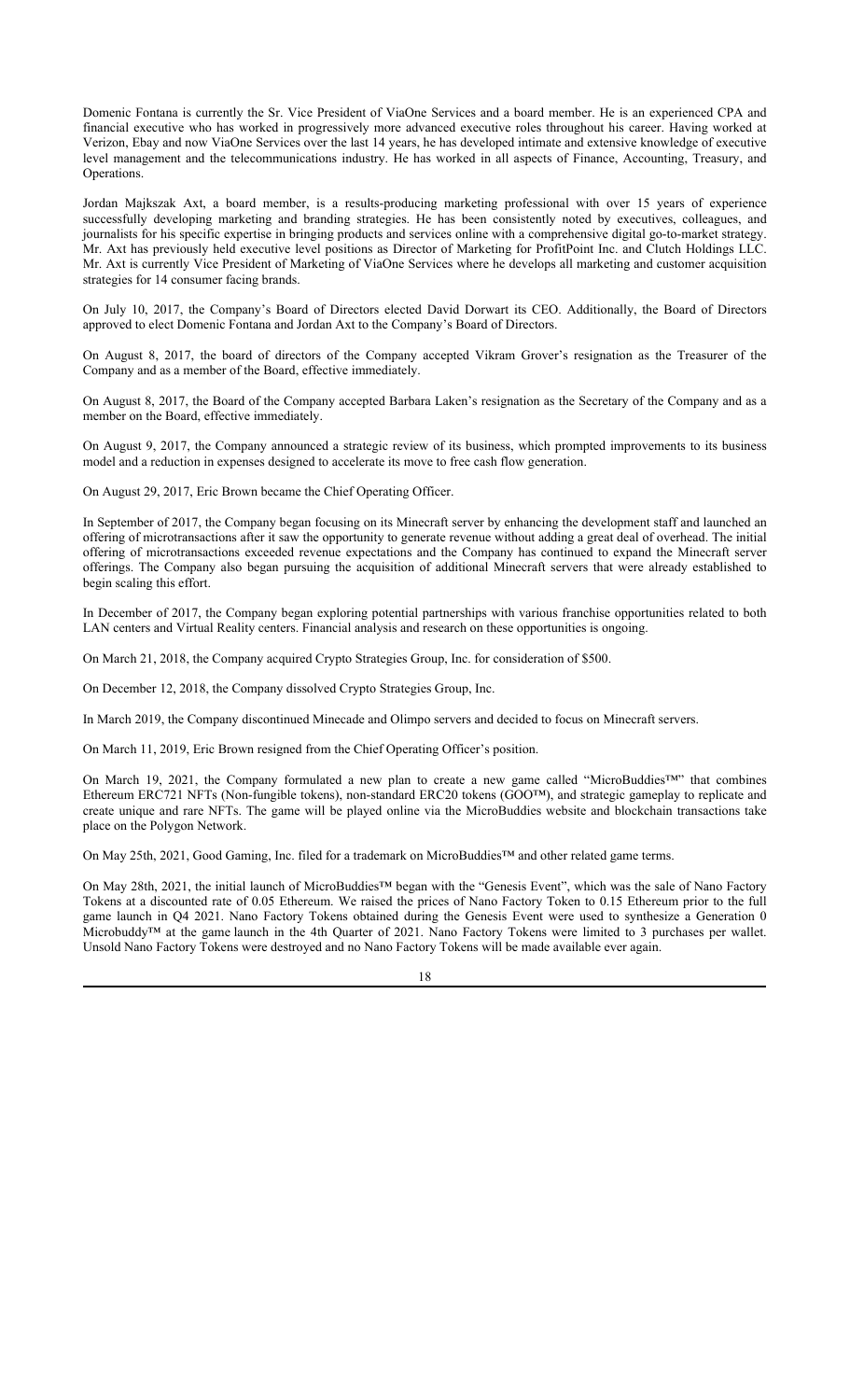On September 14, 2021, Good Gaming, Inc. met all qualifications and have been accepted by OTC Markets to uplist from Pink Sheet Current to the OTCQB tier for trading.

On September 23, 2021, the Company announced that MicroBuddies™ will be launched on the mainnet using Polygon, which is an Ethereum compatible blockchain building platform that provides a secure and lower-cost alternative to Ethereum's escalating gas fees and wait times. The Company also announced October 5, 2021, as it's the official launch date for beta testing to begin.

On November 11, 2021, the Company entered into a securities purchase agreement with a several institutional and accredited investors pursuant to which the Company will sell to the Investors in a private placement an aggregate of (i) 15,922,156 shares of common stock, (ii) pre-funded warrants to purchase up to an aggregate of 4,811,181 shares of common stock and (iii) warrants to purchase up to an aggregate of 20,733,337 shares of common stock for gross proceeds to the Company of approximately \$3,100,000. The combined purchase price for one share of common stock and a warrant to purchase one share of common stock is \$0.15 and the combined purchase price for one pre-funded warrant to purchase one share of common stock and a warrant to purchase one share of common stock is 0.1499.

On December 13, 2021, the Company announced that the mainnet launch of the "MicroBuddies™" NFT game will be on Friday, December 17, 2021 at 7:00 PM EST. This announcement comes after more than 95% of players involved in Beta I and Beta II testing programs voted to launch the game at this time, based on gameplay and user experience.

On December 21, 2021, the Company filed Amended and Restated Articles of Incorporation with the Secretary of State of the State of Nevada in order to increase the total number of authorized shares of the Company from two hundred two million two hundred fifty thousand (202,250,000) authorized shares to two hundred five million (205,000,000) authorized shares. Addition to that, the Company filed a Certificate of Designation with the Secretary of State of the State of Nevada, which established two million seven hundred fifty thousand (2,750,000) shares of the Company's Series E Convertible Preferred Stock. Each of the Series E Shares are convertible at the option of the holder at any time into 1,000 shares of the Company's common stock. The holders of the Series E Shares will vote together with the common stock on an as-converted basis. The Series E Shares are not entitled to any dividend except that in the event that the Board of Directors of the Company declares a dividend to any other class of stock, Series E Shares are entitled to a dividend equal to what they would receive on an as converted to common stock basis.

On March 7, 2022, the holder of one (1) share of Series C Preferred Stock of the Company that entitles such holder to vote a majority of the issued and outstanding voting securities of the Company's approved by written consent that the Company adopt 2022 Stock Incentive Plan (the "2022 Plan"), which replaced the 2018 Stock Incentive Plan. There are 30,000,000 shares authorized under the 2022 Plan, which is an increase from 10,000,000 authorized under the 2018 Plan. Under the 2022 Plan, the board of directors of the Company (the "Board") may decide at its sole discretion to grant equity awards to certain employees and consultants, including employees and consultants of ViaOne Services, Inc., who are also deemed consultants of the Company. In addition, on March 7, 2022, Advisors, including David Dorwart, Kevin LaPierre, Brian Young, Brandon Young, Byron Young, and Suleman Bhmani were each granted 762,395 shares under the 2022 Plan. Mr. Dorwart was also granted 885,600 shares as the principal executive officer of the Company and David Sterling was granted 264,553 shares under the 2022 Plan.

On March 10, 2022, the Company issued a press release announcing enhancements to its MicroBuddies NFT Game and the adoption of the 2022 Plan.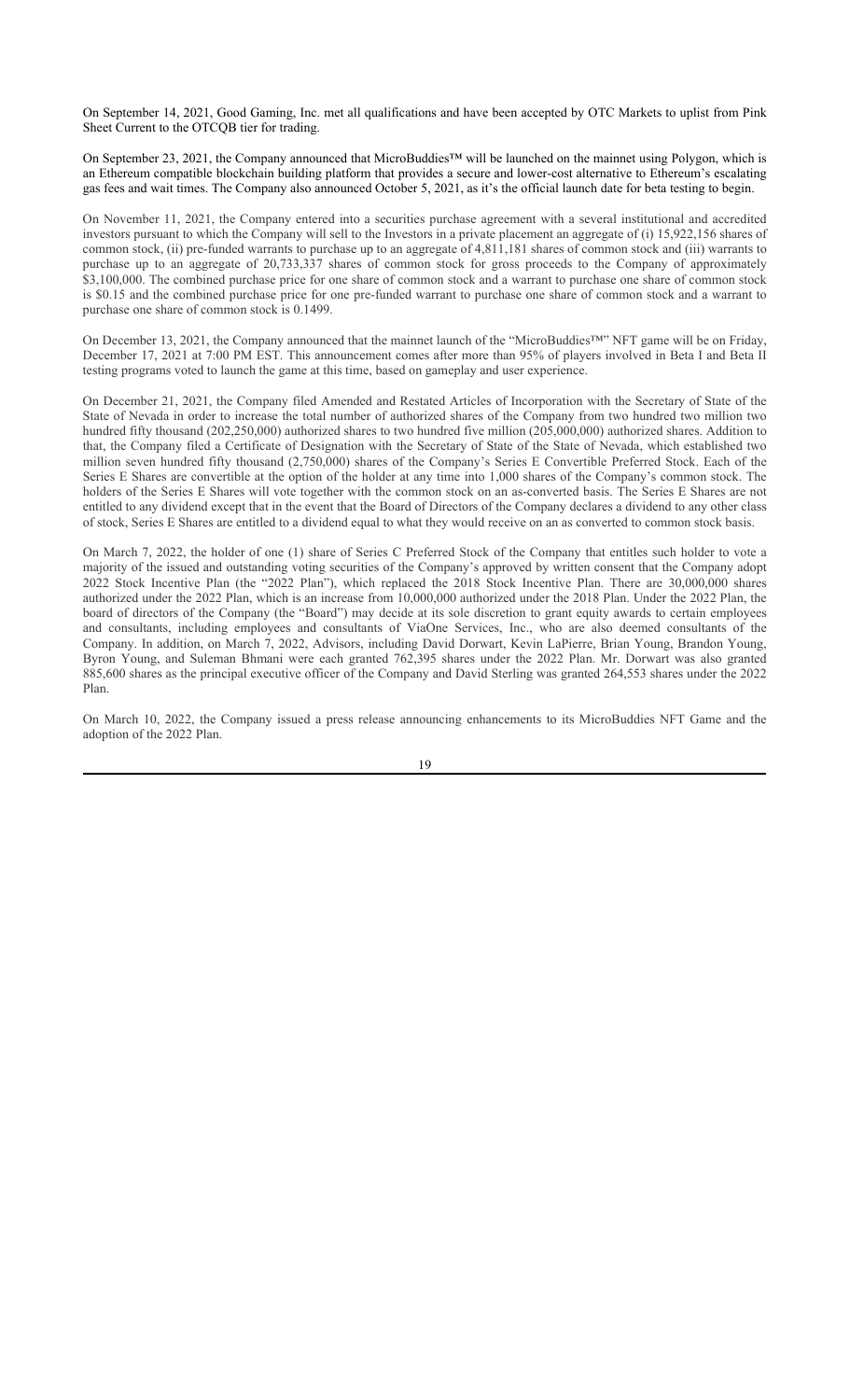#### *Technology*

In 2016, the Company completed its 2.0 tournament platform and thereafter ran dozens of robotic internal test tournaments and held numerous free-to-play tournaments on large scales with its partner The Syndicate, the owner of the world's longest running online gaming guild that has 1,200 members worldwide. Good Gaming conducted two closed public beta tournaments of hundreds of participants in May 2016 in order to fully vet the system. After making roughly 100 fixes and changes to the system, it now runs smoothly. The system is designed to scale to 512,000 concurrent competitors. The Company has updated the system to handle team tournaments, which will further expand its opportunity to popular titles that have tens of millions of active players and has recently launched titles that have the potential for cross-platform play among Gaming PC, Microsoft Xbox and Sony PlayStation.

In 2017, company ran hundreds of tournaments on a regular basis with a dedicated customer base of over 30,000 members. Additionally, the Company expanded its website by offering content relevant to the member base with information relating to game play strategy and game news. This generated nearly 100,000 unique visits per month. In an effort to monetize that traffic, the Company employed the use of Google display advertising and tested a subscription model. After careful evaluation of the Company's strategy, management decided to move away from free tournaments and custom content and focus on growing and monetizing our Minecraft server, which has grown substantially in popularity. This decision was a result of comprehensive competitive analysis and evaluations made in how the esports industry was shifting in its space. Tournaments and custom content are currently suspended while the Company grows revenue and focuses on expanding its efforts with Minecraft. The Company has also aggressively evaluated several business models and acquisition opportunities to resume its previous success as it is related to tournaments.

In 2018, the Company acquired the Minecade and Olimpo Minecraft servers in order to deliver on expansion efforts. This move, coupled with continued advancement of the core Good Gaming Minecraft server substantially increased revenues and traffic. By the end of the year, the Company struck a deal with a prominent Minecraft influencer, which resulted in the single highest monthly earnings achieved within the Minecraft division, to date.

In 2019, following a severe downturn of business in the Minecraft sector as a whole, the Company decided to temporarily suspend the Minecade and Olimpo networks and refocus its efforts back on the core Good Gaming server. Much of the year was spent upgrading and overhauling the server's existing infrastructure, which had grown stale over prior years. The Company adapted its strategy to target long term success and consistency through major innovations in the SkyBlock and Prison game modes, and began work towards an ambitious full recode of the Minecade server.

In 2020, the Company finalized its infrastructure overhaul for use in upcoming releases. A new, experimental version of Prison, Prison MMO, was launched as an early access game mode in February 2020. Prison MMO is designed to be a self-sustaining Minecraft game mode which incorporates elements of the Massively Multiplayer Online video game genre. The Company expects steady growth from this mode as it continues developing Prison MMO. On April 1, 2020, the company released its first iteration of a new SkyBlock gamemode, SkyBlock Spring, to some strong success. During the third quarter of 2020, the Company implemented a new workflow management style and released its summer edition of SkyBlock. The release of the summer edition signified a renewed focus on consistent growth through regular, player focused updates. The Company's fall release of Prison in October 2020 resulted in its single highest revenue producing month of the year, to date.

In 2021, the Company kicked off the first quarter with major upgrades to its Winter edition of SkyBlock along with the release of its Winter edition of Prison. The Company used this period to experiment with new release schedules and game mechanics with the goal of identifying how to further strengthen future releases. Additionally, the Company formulated a new plan to create a new game called "MicroBuddies™" that combines Ethereum ERC721 NFTs (Non-fungible tokens), non-standard ERC20 tokens (GOO™), and strategic gameplay to replicate and create unique and rare NFTs. The game will be played online via the MicroBuddies website and blockchain transactions take place on the Polygon Network.The game was launched on December 17, 2021 after more than 95% of players involved in Beta 1 and 2 testing programs voted to launch the game based on gameplay and user experience.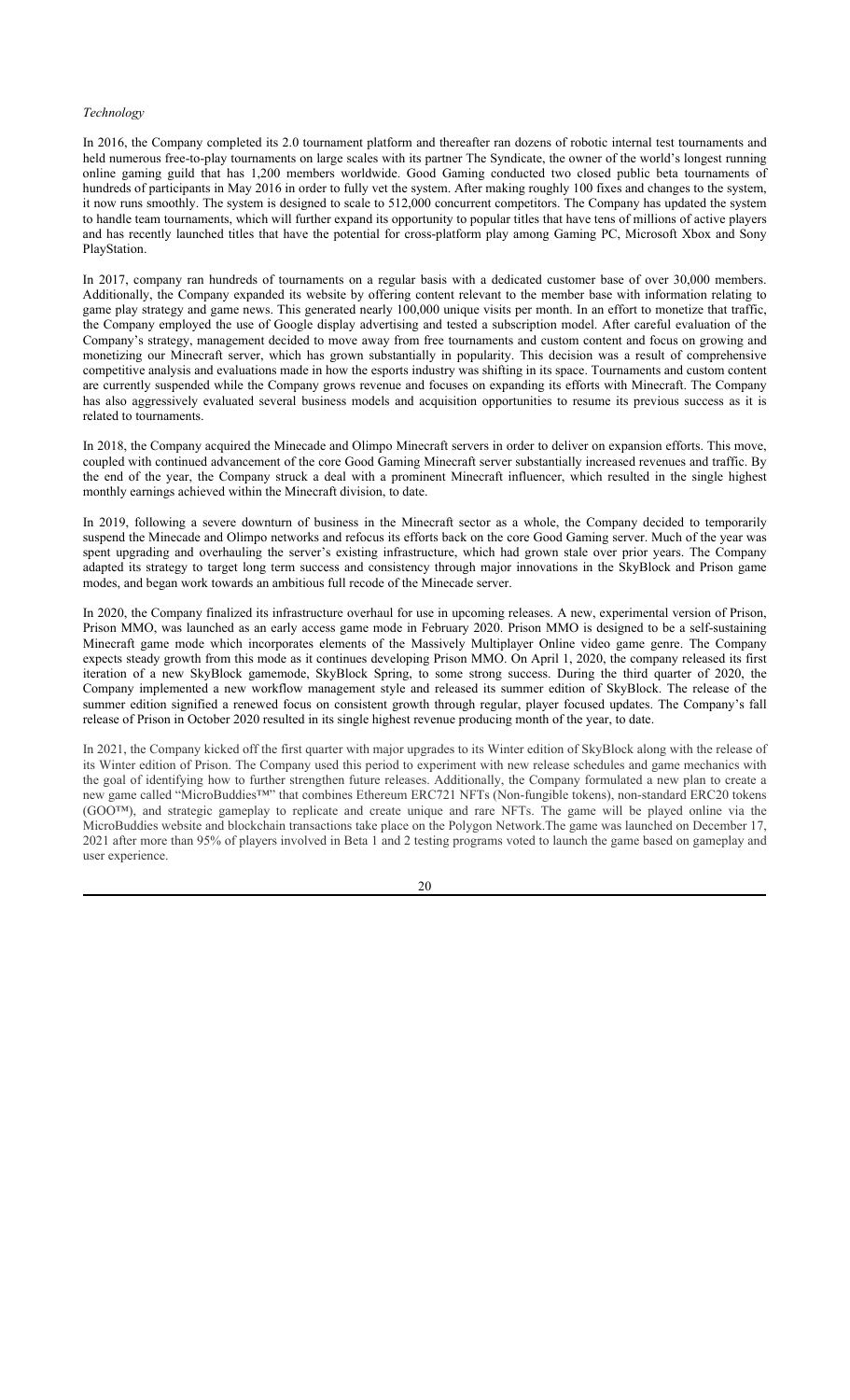#### *Business Strategy*

In the past, our management team's business strategy was to be a full-service company providing best in class Esports gaming tournaments and Minecraft experiences. With the onset of the pandemic, the Esports industry has suffered a considerable amount of lost business opportunities. We were not immune to the effects of the pandemic on our Esports business. In addition, the size of the PC-based Minecraft gaming community has shrunk considerably. We have taken a hard look at both the Esports and Minecraft business verticals and determined that both strategies are no longer in the best interest of the company and our shareholders. We feel that both the Esports and Minecraft verticals do not have significant upside in the future. As so, the Esports and Minecraft business verticals will not comprise a meaningful segment of our ongoing business strategy. We will not designate any future investment in either of these verticals for the foreseeable future.

With the rise in the popularity of the crypto-currency and blockchain technologies, the Company has decided to invest in the creation of its new game, "MicroBuddies™" which combines Ethereum ERC721 NFTs (Non-fungible tokens), non-standard ERC20 tokens (GOO™), and strategic, long-tail web browser gameplay to replicate and create unique and collectible NFTs. ERC20 "GOO™" tokens are limited to use as an in-game currency only. This strategy will allow us to enter the emerging NFT and blockchain gaming space. Initial revenues from "MicroBuddies™" will come from the sale of Nano Factory Tokens that will be used to synthesize generation 0 of "MicroBuddies™". Ongoing "MicroBuddies™" revenues will be generated from a 5% royalty on all of the sales of "MicroBuddy™" NFTs in third-party marketplaces and a .01 MATIC per "MicroBuddy™" replication. In 2022, we will introduce additional initiatives around the "MicroBuddies™ intellectual property. We expect the ancillary "MicroBuddies™" initiatives to create consistent, recurring revenue over the life of the property.

Moving forward, we are going to expand the "MicroBuddies™" intellectual property to metaverse/virtual world social gaming experiences. There are many current and emerging metaverse/virtual world platforms. Some existing platforms already have greater than one hundred million users while other platforms are slated to launch later in 2022 or in 2023. We see building "MicroBuddies™" themed gaming experiences in these types of metaverses/virtual worlds as a solid strategy to create long tail revenue engines while exposing the "MicroBuddies™" franchise to large, diverse audiences.

#### Employees

We have three full-time consultants, and three part-time contractors working on various Good Gaming initiatives. The full-time consultants consist of one Chief Operating Officer, one Software Engineer and one Operations Manager. The part-time consultant team consists of two graphic designers and one community manager. Pursuant to our Management Services Agreement with ViaOne Services LLC, certain employees of ViaOne are deemed to be consultants of the Company.

#### *Offices*

Our executive offices are located at 415 McFarlan Rd, Suite 108, Kennett Square, PA 19501. Our telephone number is (844) 419-7445.

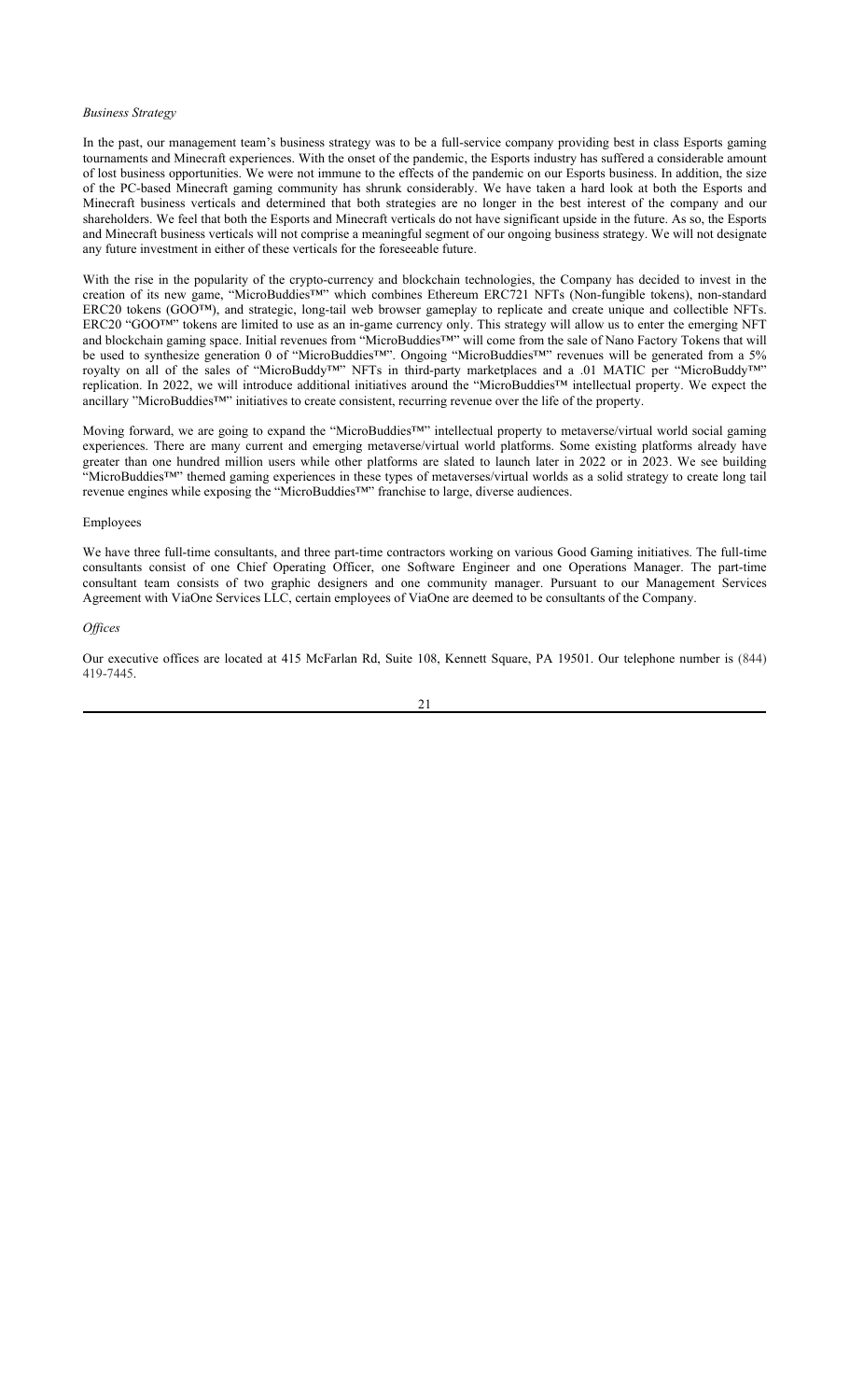#### **Recently Issued Accounting Pronouncements**

None.

### RESULTS OF OPERATIONS

Our auditors have issued a going concern opinion on the financial statements for the year ended December 31, 2021. This means that our auditors believed there was substantial doubt that we could continue as an ongoing business for the next twelve months from the date of issuance of this going concern opinion unless we obtained additional capital. We generated little revenue in the past. We have completed the development of our website, sourced out suppliers for products to sell and sourced out customers to buy our products. Accordingly, we need to raise cash from sources other than operations. Our other source for cash at this time is investments by others in our company and the revenue we generate from the sales of our products. We need to raise cash to continue our project and build our operations.

#### **Plan of Operation – Milestones**

We are at an early stage of our new business operations. Over the next twelve months, our primary target milestones include:

- 1 Continue to achieve growth within our MicroBuddies™ vertical via ancillary gaming initiatives across a variety of interactive platforms.
- 2 Continue to promote and increase players of the Digital Collectibles game MicroBuddies™ to expand revenue generated by the various aspects of game play.
- 3 Launch the metaverse/virtual world gaming initiative within a well-established third party experience that has a large, already established, global reach. Continue to evaluate opportunities that have synergies to our existing business line and create continuing revenue streams.

#### **Limited operating history and need for additional capital**

There is limited historical financial information about us upon which to base an evaluation of our performance relating to our new business direction. We have generated little revenue. We cannot guarantee we will be successful in our business operations. Our business is subject to risks inherent in the establishment of a new business enterprise, including limited capital resources and possible cost overruns due to price and cost increases in services and products.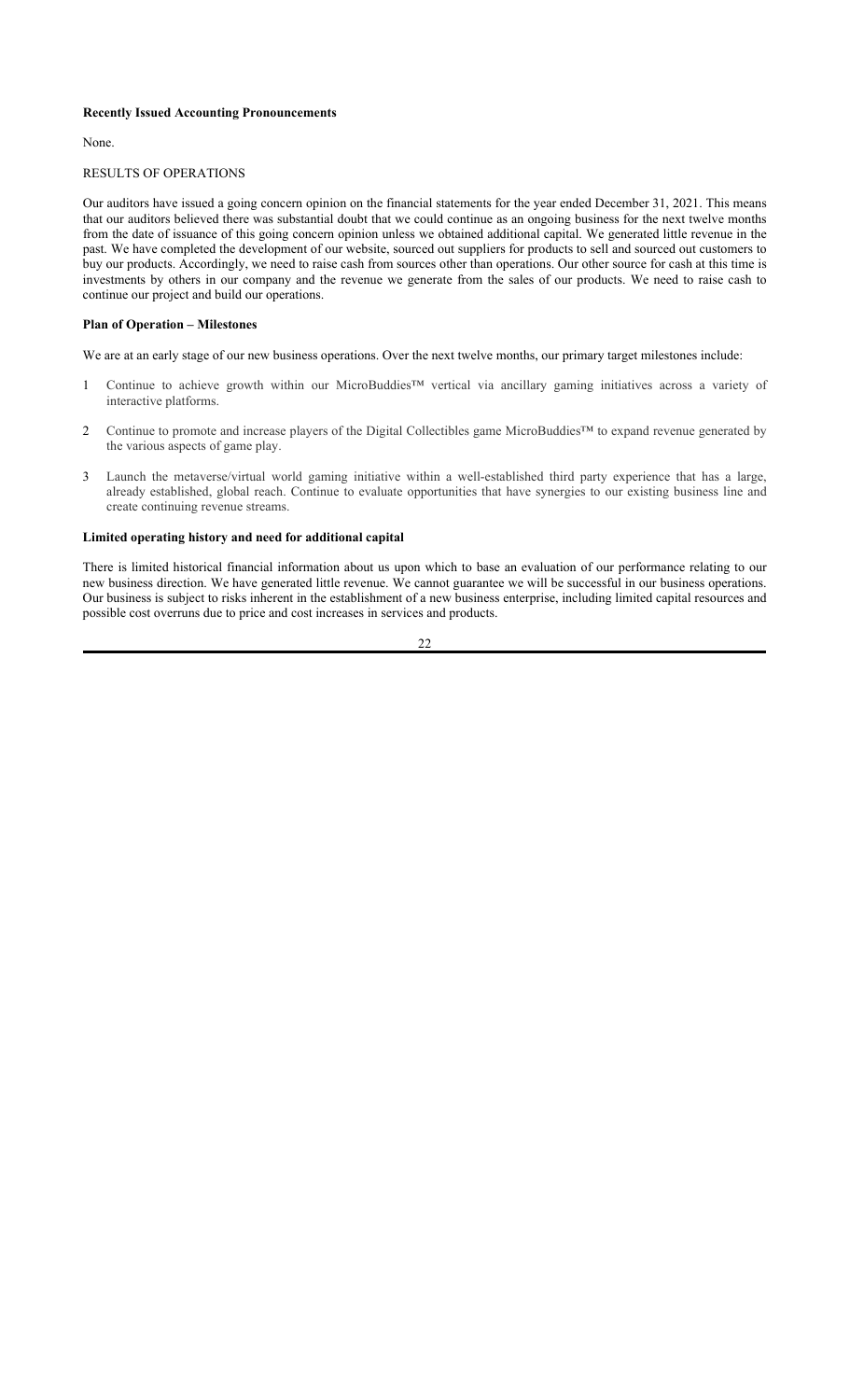#### **Results of Operations**

*The three months ended March 31, 2022 as compared to March 31, 2021*

#### ● **Working Capital**

| March 31, 2022 |           | March 31, 2021 |             |
|----------------|-----------|----------------|-------------|
|                | 1,943,715 |                | 1,622       |
|                |           |                |             |
|                | 273,314   |                | 3,505,076   |
|                |           |                |             |
| S              | 1,670,401 | -S             | (3,503,454) |
|                |           |                |             |

#### ● **Operating Revenues**

We have generated \$1,266 in revenue in the three months ended March 31, 2022 and \$6,692 in revenue in the three months ended March 31, 2021, which reflects a decrease of \$5,426 or -81.01%. The decrease in revenue was attributed to the decrease in usage of the Microbuddies game.

#### ● **Operating Expenses and Net Loss**

Operating expenses for the three months ended March 31, 2022 were \$472,042 compared with \$101,372 for the three months ended March 31, 2021, which reflects an increase of \$370,670 or 365.7%. The increase in expenses was attributable to a change in professional fees for advertising and promotion and general administrative fees, deriving from Viaone monthly management fee.

During the three months ended March 31, 2022, the Company recorded net loss of (\$467,105) compared with a net income of \$131,167 for the three months ended March 31, 2021, which reflects an decrease of \$598,272 or -456%. The decrease in net income was attributed to an increase of professional fees for advertising and promotions and administrative fees, and a slight decrease of revenue.

#### ● **Liquidity and Capital Resources**

As of March 31, 2022, the Company's cash balance consisted of \$1,916,915 compared to cash balance of \$1,622 as of March 31, 2021. The increase in the cash balance was attributed to the increase in additional paid in capital for common stock. As of March 31, 2022, the Company had \$2,227,961 in total assets compared to total assets of \$6,957 at March 31, 2021. The increase in total assets was attributed to additional investment capital payments received.

As of March 31, 2022, the Company had total liabilities of \$273,314 compared with total liabilities of \$3,505,076 as of March 31, 2021. The decrease in liabilities was attributable to Viaone Note conversion to shares of stock and decrease in derivative liabilities.

As of March 31, 2022, the Company has a working capital of \$1,670,401 compared with a working capital deficit of \$3,503,454 as of March 31, 2021. The positive working capital is due to additional investor capital payments, used for general working capital purposes.

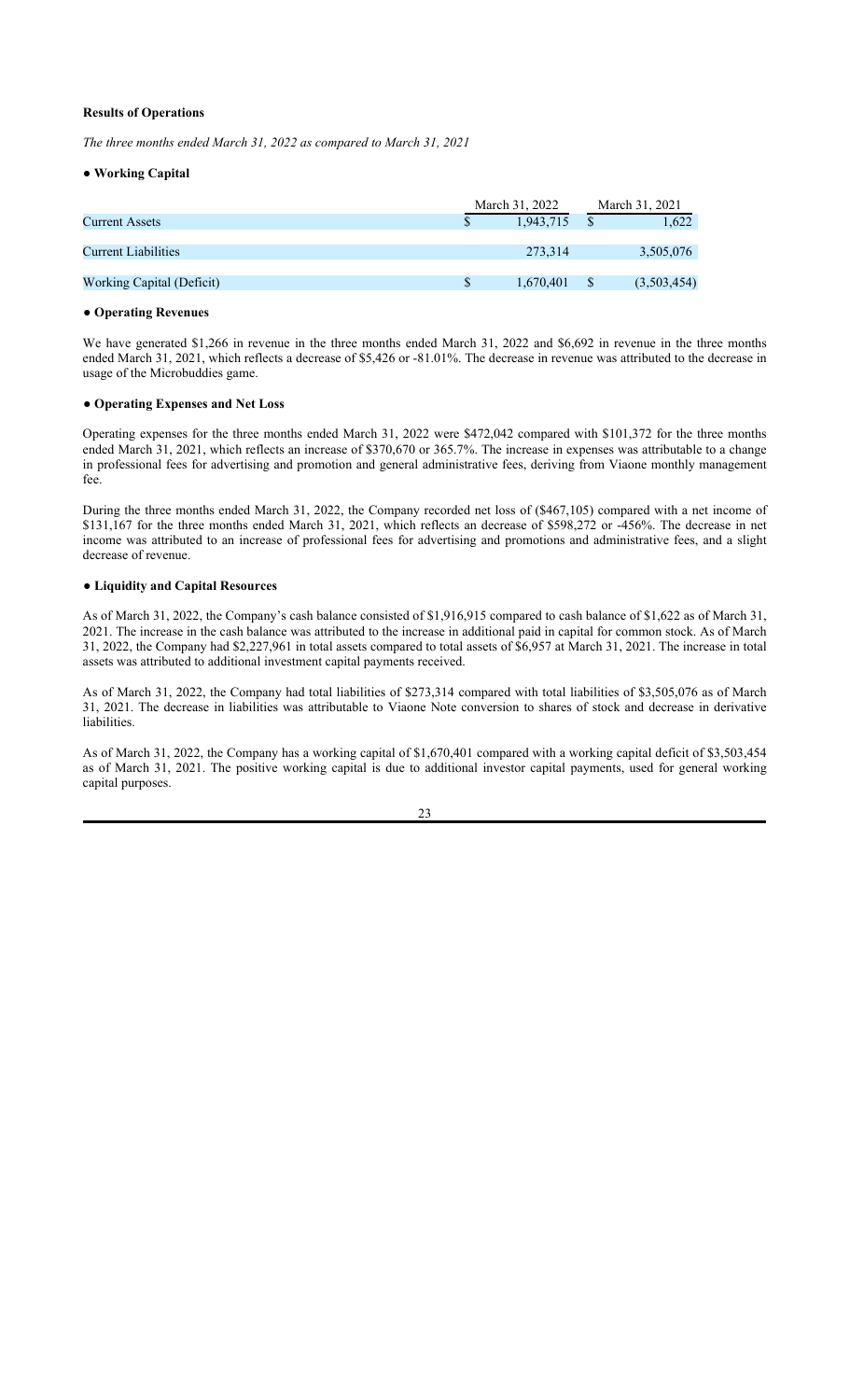#### **Cash flow from Operating Activities**

During the three months ended March 31, 2022, the Company used \$519,920 of cash for operating activities compared to the use of cash in an amount of \$89,925 for operating activities during the three months ended March 31, 2021, which reflects an increase of \$429,984 or 4.78%. The increase in the use of cash for operating activities was attributed to the company's increase in advertising and promotions and management fees.

#### **Cash flow from Investing Activities**

The Company had \$34,767 in cash used in investing activities during the quarter ended March 31, 2022 and \$0 during March 31, 2021. The increase of \$34,767 in cash used in investing activities was attributed to the purchase of digital assets related to the creation of NFTs for MicroBuddies.

#### **Cash flow from Financing Activities**

During the year ended March 31, 2022, the Company received \$0 of proceeds from financing activities compared to \$89,242 during the year ended March 31, 2021, which reflects a decrease of \$89,242. The decrease in proceeds from financing activities was due to the decrease in financing that we received for day-to-day activities.

#### **Going Concern**

We have not attained profitable operations and are dependent upon obtaining financing to pursue any extensive acquisitions and activities. For these reasons, our auditors stated in their report on our audited financial statements that they have substantial doubt that we will be able to continue as a going concern for a period of one year from the issuance of these financial statements without further financing.

#### **Off-Balance Sheet Arrangements**

As of March 31, 2022, we had no significant off-balance sheet arrangements that have or are reasonably likely to have a current or future effect on our financial condition, changes in financial condition, revenues or expenses, results of operations, liquidity, capital expenditures or capital resources that are material to stockholders.

#### **Future Financings**

We will continue to rely on equity sales of our preferred shares in order to continue to fund our business operations. Issuances of additional shares will result in dilution to existing stockholders.

There is no assurance that we will achieve any additional sales of the equity securities or arrange for debt or other financing to fund our operations and other activities.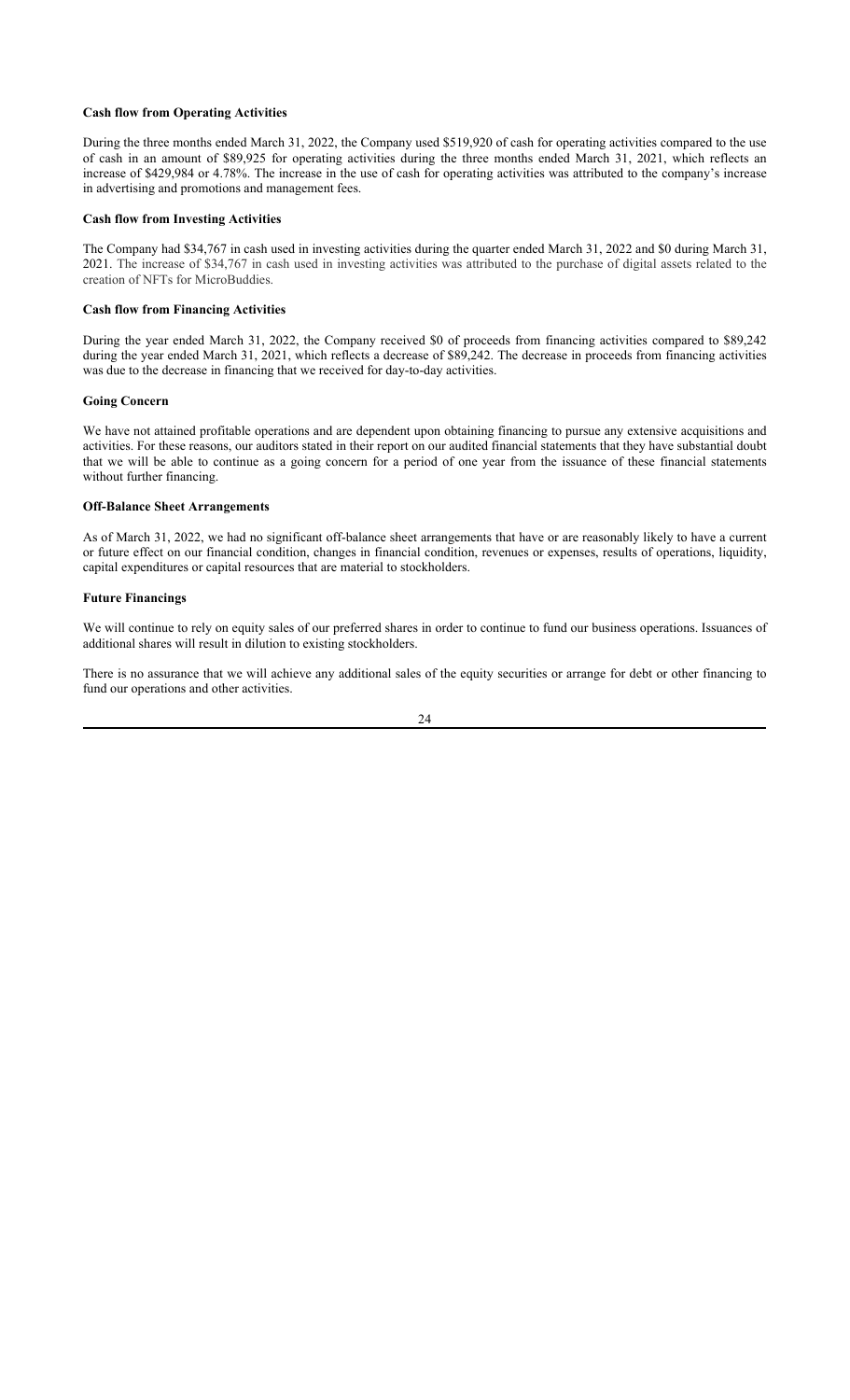### ITEM 3. QUANTITATIVE AND QUALITATIVE DISCLOSURES ABOUT MARKET RISK.

#### Not required for smaller reporting companies.

#### ITEM 4. CONTROLS AND PROCEDURES

#### Evaluation of Disclosure Controls and Procedures

Based on the evaluation of our disclosure controls and procedures (as defined in Rule 13a-15e under the Securities Exchange Act of 1934 the "Exchange Act"), our principal executive officer and principal financial officer have concluded that as of the end of the three-month period ended March 31, 2022 covered by this quarterly report on Form 10-Q, such disclosure controls and procedures were not effective due to the lack of segregation of duties and lack of a formal review process that includes multiple levels of review to ensure that information required to be disclosed by us in reports that we file or submit under the Exchange Act is recorded, processed, summarized and reported within the time periods specified in Securities and Exchange Commission rules and forms because of the identification of a material weakness in our internal control over financial reporting which we view as an integral part of our disclosure controls and procedures. The material weakness relates to the lack of segregation of duties in financial reporting, as our financial reporting and accounting functions were performed by an external consultant with no oversight by a professional with accounting expertise. Our Chief Executive Officer and Chief Financial Officer did not possess accounting expertise and our company does not have an audit committee. This weakness was due to the Company's lack of working capital to hire additional staff. Subsequently, with the completion of transition in the management and Board, the financial management will be led by a certified public accountant with extensive accounting experience who follows the standards of U.S. generally accepted accounting principles and internal controls procedures to ensure the faithful representation of the financial statements, including the results of operations, financial position, and cash flows of the reporting entity.

#### Changes in Internal Control over Financial Reporting

Except as noted above, there have been no changes in our internal control over financial reporting identified in connection with the evaluation required by paragraph (d) of Exchange Act Rules 13a-15 or 15d-15 that occurred during our first quarter of 2022 that have materially affected, or are reasonably likely to materially affect, our internal control over financial reporting.

### PART II - OTHER INFORMATION

Item 1. Legal proceedings

To our best knowledge, we are not currently a party to any legal proceedings that, individually or in the aggregate, are deemed to be material to our financial condition or results of operations.

#### Item 1–A. Risk factors

We are a smaller reporting company as defined by Rule 12b-2 of the Securities Exchange Act of 1934 and are not required to provide the information under this item.

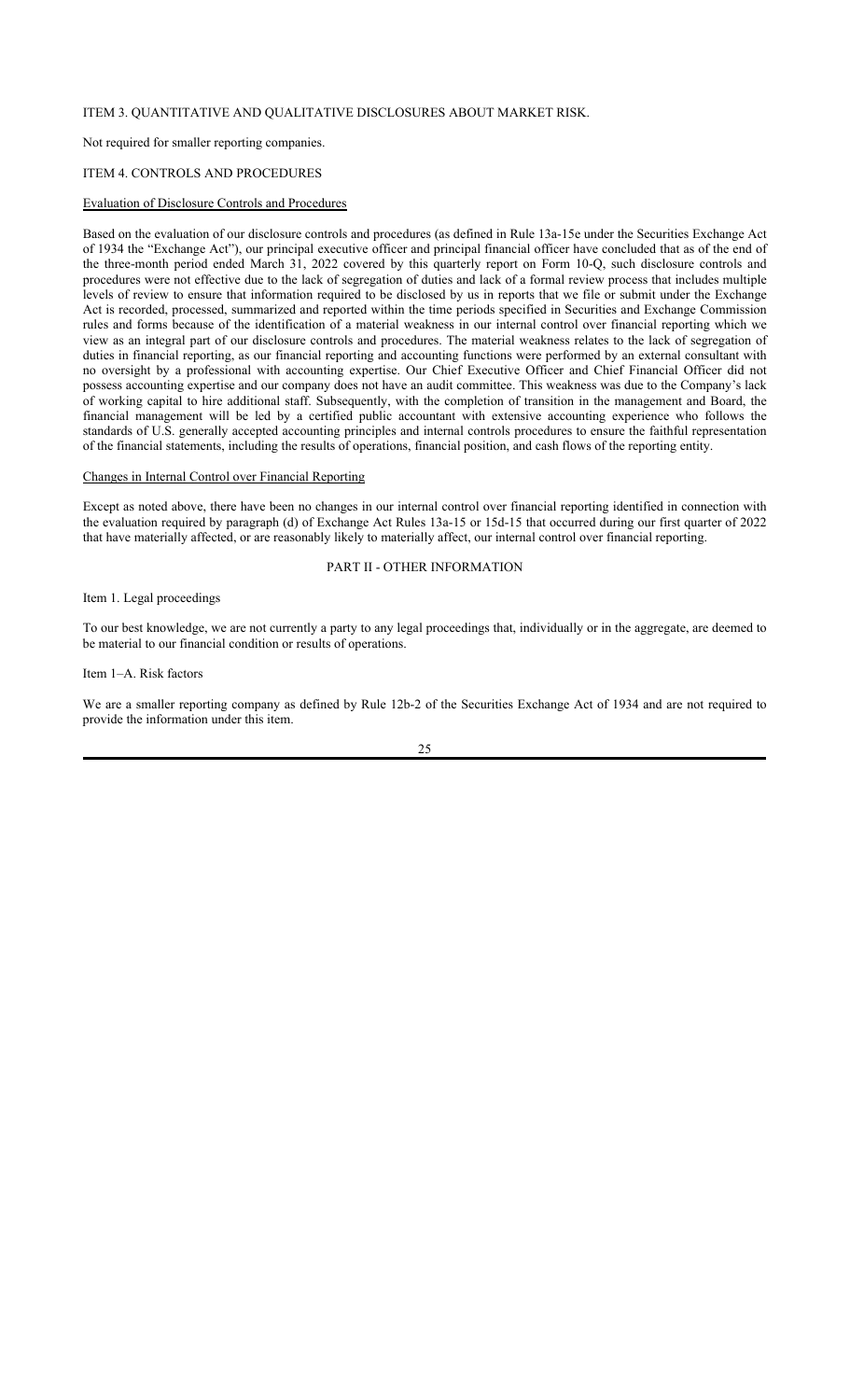Item 2. Unregistered sales of equity securities and use of proceeds

There were no issuance of unregistered sales of equity securities during the three months ended March 31, 2022.

Item 3. Defaults upon senior securities

None.

Item 4. Mine safety disclosures

Not Applicable.

Item 5. Other information

None.

Item 6. Exhibits

| 31.1        | Certification pursuant to Section 302 of the Sarbanes–Oxley Act of 2002     |
|-------------|-----------------------------------------------------------------------------|
| 31.2        | Certification pursuant to Section 302 of the Sarbanes–Oxley Act of 2002     |
| 32.1        | Certification pursuant to Section 906 of the Sarbanes–Oxley Act of 2002     |
| 32.2        | Certification pursuant to Section 906 of the Sarbanes–Oxley Act of 2002     |
| $101$ . INS | Inline XBRL Instance Document                                               |
| 101.SCH     | Inline XBRL Taxonomy Extension Schema Document                              |
| 101.CAL     | Inline XBRL Taxonomy Extension Calculation Linkbase Document                |
| 101.DEF     | Inline XBRL Taxonomy Extension Definition Linkbase Document                 |
| 101.LAB     | Inline XBRL Taxonomy Extension Label Linkbase Document                      |
| 101.PRE     | Inline XBRL Taxonomy Extension Presentation Linkbase Document               |
| 104         | Cover Page Interactive Data File (embedded within the Inline XBRL document) |
|             |                                                                             |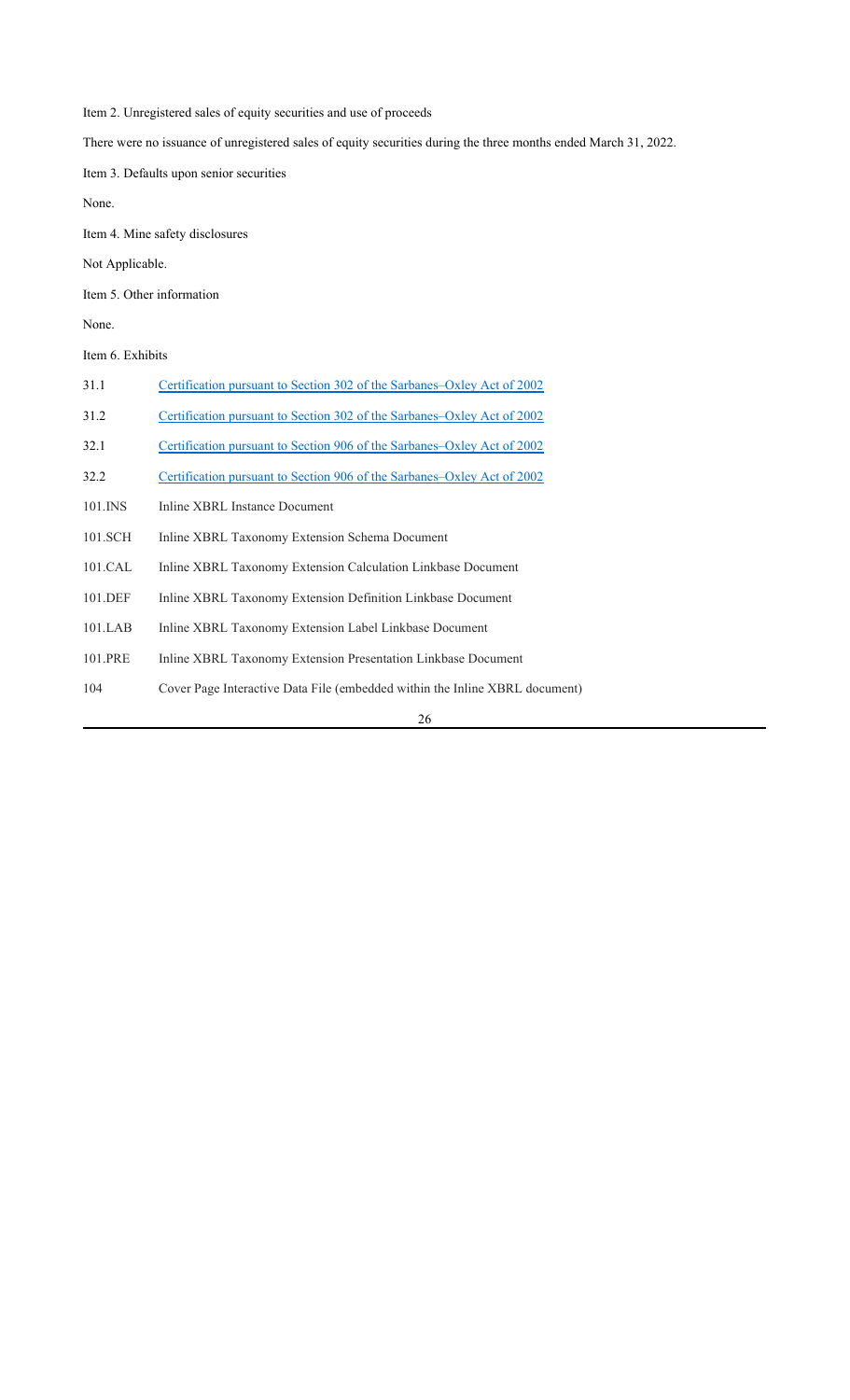## *SIGNATURES*

In accordance with the requirements of the Securities Exchange Act of 1934, the registrant has duly caused this report to be signed on its behalf by the undersigned, thereunto duly authorized.

May 16, 2022

Good Gaming, Inc. (the "Registrant")

BY:*/s/ David B. Dorwart* David B. Dorwart Principal Executive Officer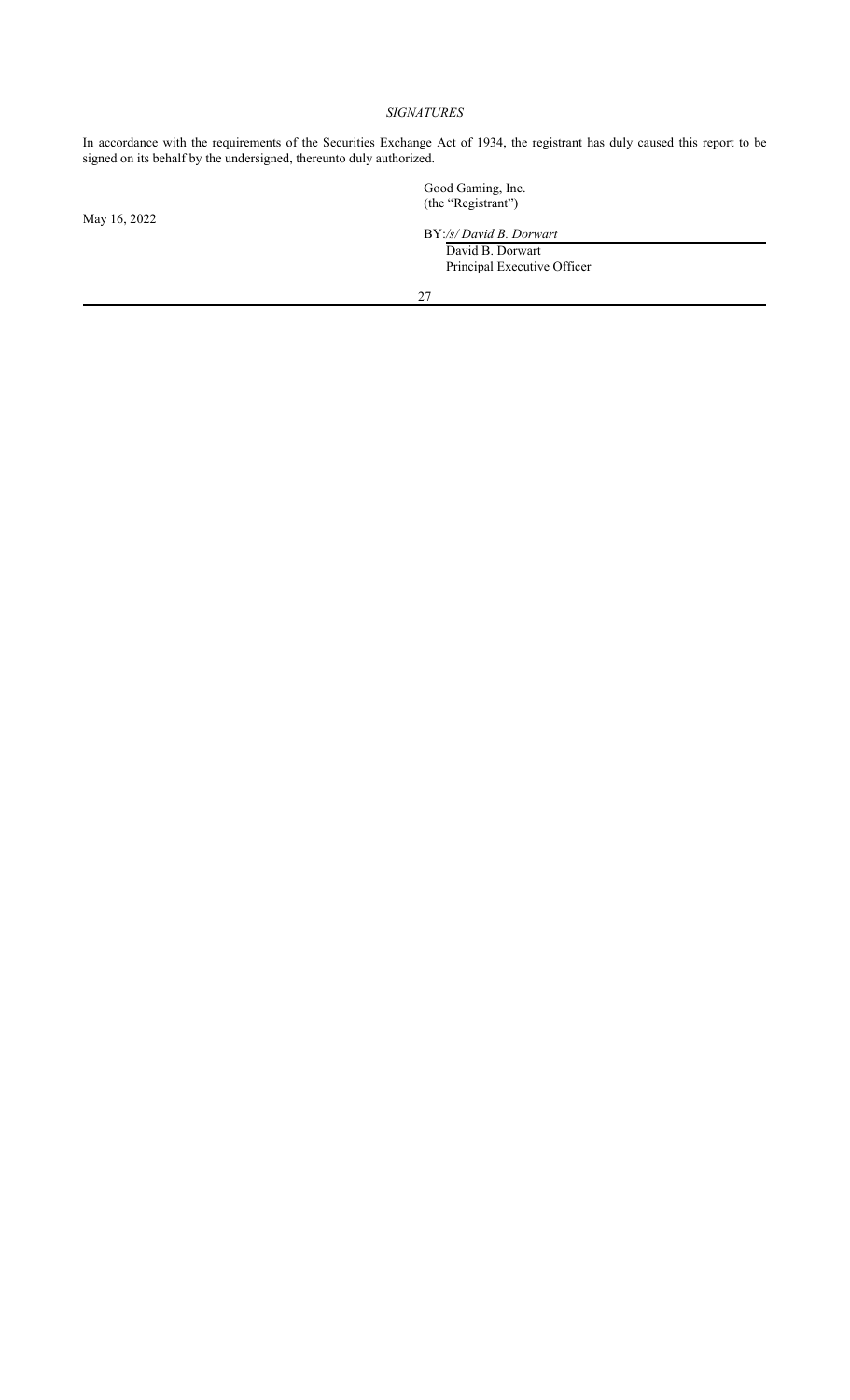Exhibit 31.1

#### CERTIFICATION PURSUANT TO SARBANES–OXLEY ACT OF 2002

I, David B. Dorwart, certify that:

- 1. I have reviewed this Quarterly Report on Form 10–Q of Good Gaming, Inc.;
- 2. Based on my knowledge, this report does not contain any untrue statement of a material fact or omit to state a material fact necessary to make the statements made, in light of the circumstances under which such statements were made, not misleading with respect to the period covered by this report;
- 3. Based on my knowledge, the financial statements, and other financial information included in this report, fairly present in all material respects the financial condition, results of operations and cash flows of the registrant as of, and for, the periods presented in this report;
- 4. The registrant's other certifying officer and I are responsible for establishing and maintaining disclosure controls and procedures (as defined in Exchange Act Rules 13a–15(e) and 15d–15(e)) and internal control over financial reporting (as defined in Exchange Act Rules  $13a-15(f)$  and  $15d-15(f)$ ) for the registrant and have:
	- (a) Designed such disclosure controls and procedures, or caused such disclosure controls and procedures to be designed under our supervision, to ensure that material information relating to the registrant, including its consolidated subsidiaries, is made known to us by others within those entities, particularly during the period in which this report is being prepared;
	- (b) Designed such internal control over financial reporting, or caused such internal control over financial reporting to be designed under our supervision, to provide reasonable assurance regarding the reliability of financial reporting and the preparation of financial statements for external purposes in accordance with generally accepted accounting principles;
	- (c) Evaluated the effectiveness of the registrant's disclosure controls and procedures and presented in this report our conclusions about the effectiveness of the disclosure controls and procedures, as of the end of the period covered by this report based on such evaluation; and
	- (d) Disclosed in this report any change in the registrant's internal control over financial reporting that occurred during the registrant's most recent fiscal quarter (the registrant's fourth fiscal quarter in the case of an annual report) that has materially affected, or is reasonably likely to materially affect, the registrant's internal control over financial reporting; and
- 5. The registrant's other certifying officer and I have disclosed, based on our most recent evaluation of internal control over financial reporting, to the registrant's auditors and the Audit Committee of the registrant's board of directors (or persons performing the equivalent functions):
	- (a) All significant deficiencies and material weaknesses in the design or operation of internal control over financial reporting which are reasonably likely to adversely affect the registrant's ability to record, process, summarize and report financial information; and
	- (b) Any fraud, whether or not material, that involves management or other employees who have a significant role in the registrant's internal control over financial reporting.

May 16, 2022 By: */s/ David B. Dorwart*

David B. Dorwart Chief Executive Officer *(Principal Executive Officer)*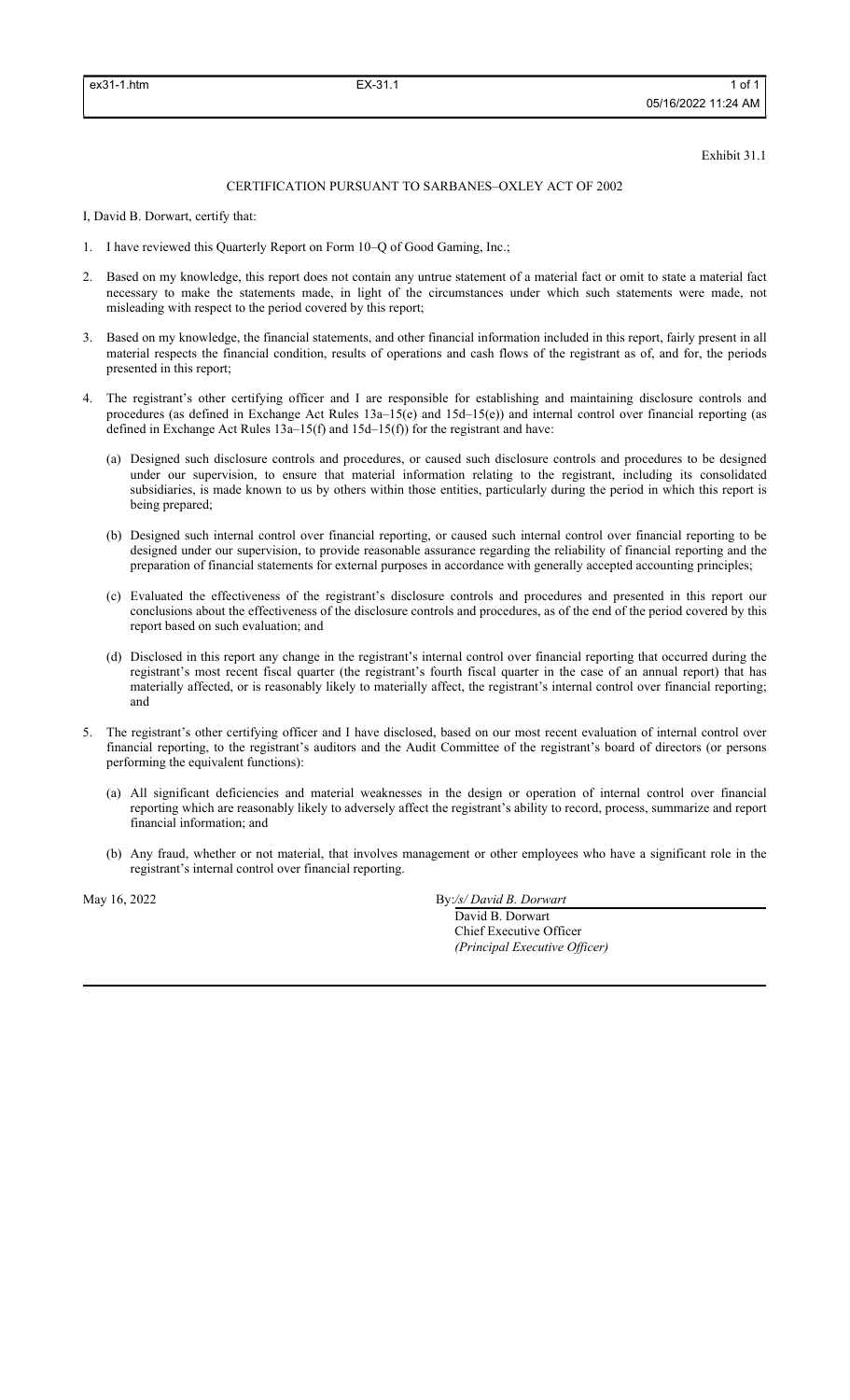Exhibit 31.2

#### CERTIFICATION PURSUANT TO SARBANES–OXLEY ACT OF 2002

I, Domenic Fontana, certify that:

- 1. I have reviewed this Quarterly Report on Form 10–Q of Good Gaming, Inc.;
- 2. Based on my knowledge, this report does not contain any untrue statement of a material fact or omit to state a material fact necessary to make the statements made, in light of the circumstances under which such statements were made, not misleading with respect to the period covered by this report;
- 3. Based on my knowledge, the financial statements, and other financial information included in this report, fairly present in all material respects the financial condition, results of operations and cash flows of the registrant as of, and for, the periods presented in this report;
- 4. The registrant's other certifying officer and I are responsible for establishing and maintaining disclosure controls and procedures (as defined in Exchange Act Rules 13a–15(e) and 15d–15(e)) and internal control over financial reporting (as defined in Exchange Act Rules  $13a-15(f)$  and  $15d-15(f)$ ) for the registrant and have:
	- (a) Designed such disclosure controls and procedures, or caused such disclosure controls and procedures to be designed under our supervision, to ensure that material information relating to the registrant, including its consolidated subsidiaries, is made known to us by others within those entities, particularly during the period in which this report is being prepared;
	- (b) Designed such internal control over financial reporting, or caused such internal control over financial reporting to be designed under our supervision, to provide reasonable assurance regarding the reliability of financial reporting and the preparation of financial statements for external purposes in accordance with generally accepted accounting principles;
	- (c) Evaluated the effectiveness of the registrant's disclosure controls and procedures and presented in this report our conclusions about the effectiveness of the disclosure controls and procedures, as of the end of the period covered by this report based on such evaluation; and
	- (d) Disclosed in this report any change in the registrant's internal control over financial reporting that occurred during the registrant's most recent fiscal quarter (the registrant's fourth fiscal quarter in the case of an annual report) that has materially affected, or is reasonably likely to materially affect, the registrant's internal control over financial reporting; and
- 5. The registrant's other certifying officer and I have disclosed, based on our most recent evaluation of internal control over financial reporting, to the registrant's auditors and the Audit Committee of the registrant's board of directors (or persons performing the equivalent functions):
	- (a) All significant deficiencies and material weaknesses in the design or operation of internal control over financial reporting which are reasonably likely to adversely affect the registrant's ability to record, process, summarize and report financial information; and
	- (b) Any fraud, whether or not material, that involves management or other employees who have a significant role in the registrant's internal control over financial reporting.

May 16, 2022 **By:/s/ Domenic Fontana** 

Domenic Fontana Chief Financial Officer *(Principal Financial and Accounting Officer)*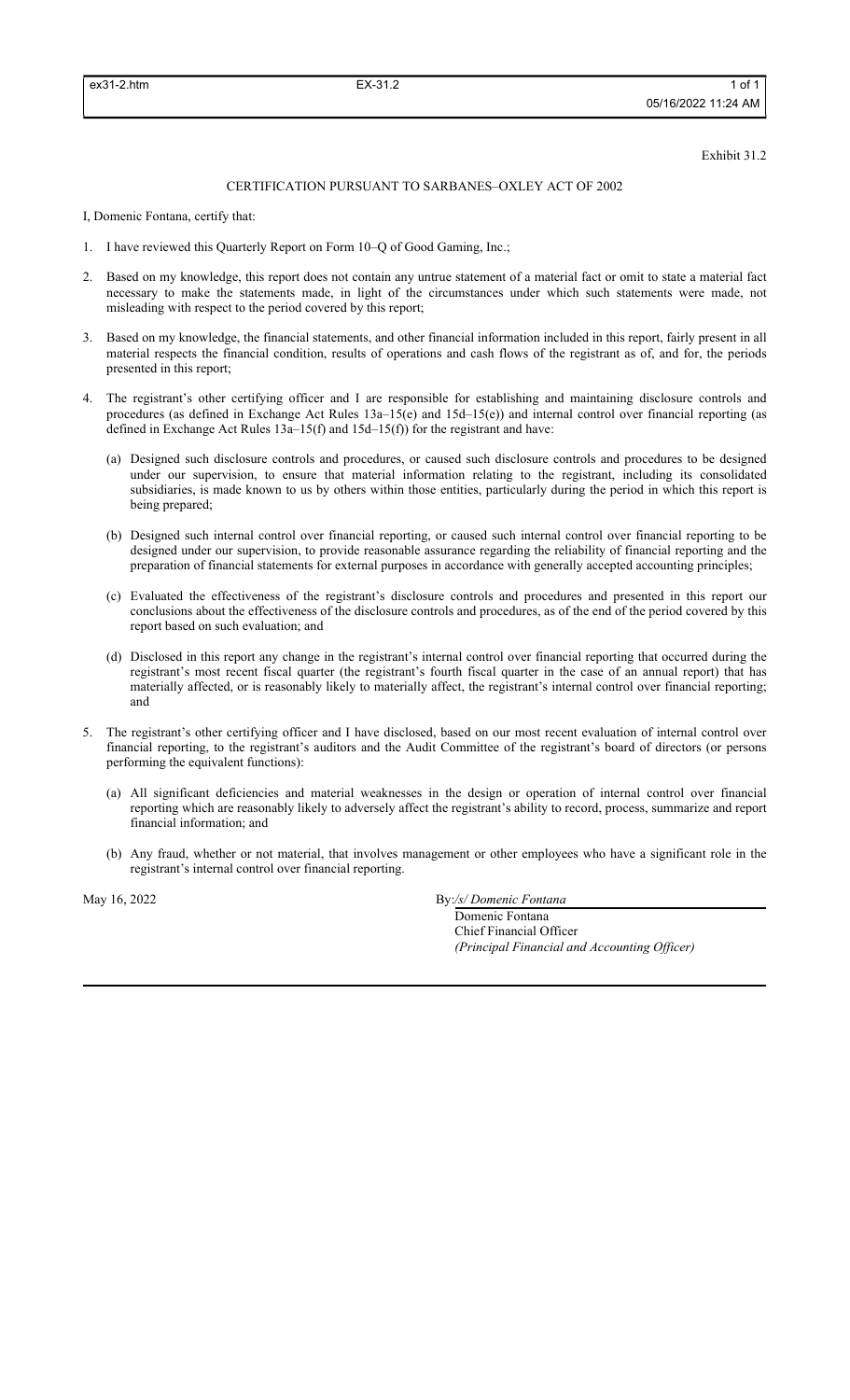Exhibit 32.1

#### CERTIFICATION PURSUANT TO SECTION 906 OF THE SARBANES–OXLEY ACT OF 2002

I, David B. Dorwart, Chief Executive Officer of Good Gaming, Inc. (the "Company"), certify, pursuant to Section 906 of the Sarbanes–Oxley Act of 2002, 18 U.S.C. Section 1350, that to the best of my knowledge:

- 1. the Quarterly Report on Form 10–Q of the Company for the period ended March 31, 2022 (the "Report"), fully complies with the requirements of Section 13(a) or 15(d) of the Securities Exchange Act of 1934 (15 U.S.C. 78m or 78o(d)); and
- 2. the information contained in the Report fairly presents, in all material respects, the financial condition and results of operations of the Company.

May 16, 2022 By:*/s/ David B. Dorwart*

David B. Dorwart Chief Executive Officer *(Principal Executive Officer)*